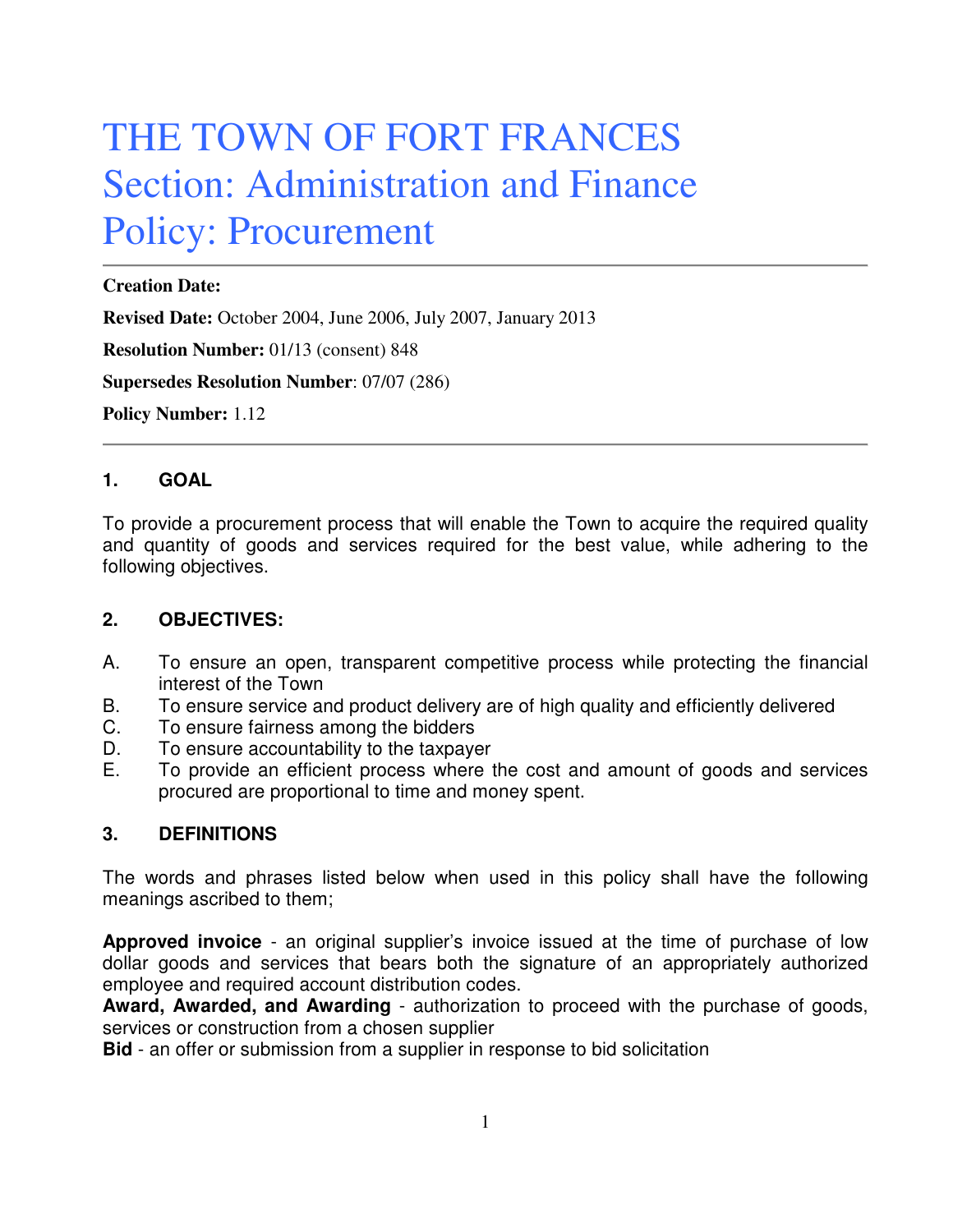**Bid Bond** - the form of security required by the terms and conditions of bid solicitation documentation to guarantee that the successful bidder enters into a contract with the Town of Fort Frances as required

**Bid Solicitation** - formal request for bids that may be in the form of a Request for Tender or Request for Proposal

**Chief Administrative Officer** (CAO)- Chief Administrative Officer for the Town of Fort Frances

**Clerk** – Clerk means the duly appointed clerk of the Town of Fort Frances

**Construction** - a construction, reconstruction, demolition, repair or renovation of a building, structure or other civil engineering or architectural work and includes site preparation, excavation, drilling, seismic investigation, soil investigation, the supply of products and materials and the supply of equipment and machinery if they are included in, and incidental to, the construction, and the installation and repair of fixtures of a building, structure or other civil engineering design or architectural work, but does not include professional services related to the construction contract unless they are included in the specifications of the procurement

**Contract** - any agreement, regardless of form or title, for the lease purchase or disposal of goods services or construction authorized in accordance with this policy

**Council** - the duly elected Council of the Town of Fort Frances

**Council Approved Budget** - Council approved department budgets including authorized revisions, or where applicable, Council approved budgets of local boards to which this bylaw applies

**Division** - An organizational unit of the Town of Fort Frances headed by a manager, and the Planning and Development Division

**Division Manager** - the person appointed by Council to be responsible for the operation of a division and/or designate and includes the persons appointed to the position by the Chief Administrative Officer

**Electronic Advertising** - the use of a computer based system directly accessible by suppliers irrespective of location that provides suppliers with information related to bid solicitations

**Emergency** - a situation, or the threat of an impending situation, which may affect the environment, the life, safety, health and/or welfare of the general public, or the property of residents of the Town of Fort Frances, or to prevent serious damage, disruption of work, or to restore, or to maintain essential service to a minimum level.

**Fair Market Value** - the price that would be agreed to in an open and unrestricted market between knowledgeable and willing parties dealing at arms-length where fully informed and not under any compulsion to transact

**Goods** - moveable property including

- a) The cost of installing, operating, maintaining or manufacturing such movable property
- b) Raw materials, products, equipment and other physical objects of every kind and description

**Lowest Compliant Bid** - the bid that would provide the Town of Fort Frances with the desired goods, services, or construction at the lowest total acquisition costs, meets all the specifications and contains no irregularities requiring automatic rejection

**Professional Services** - persons having a specialized knowledge or skill for a defined service requirement including;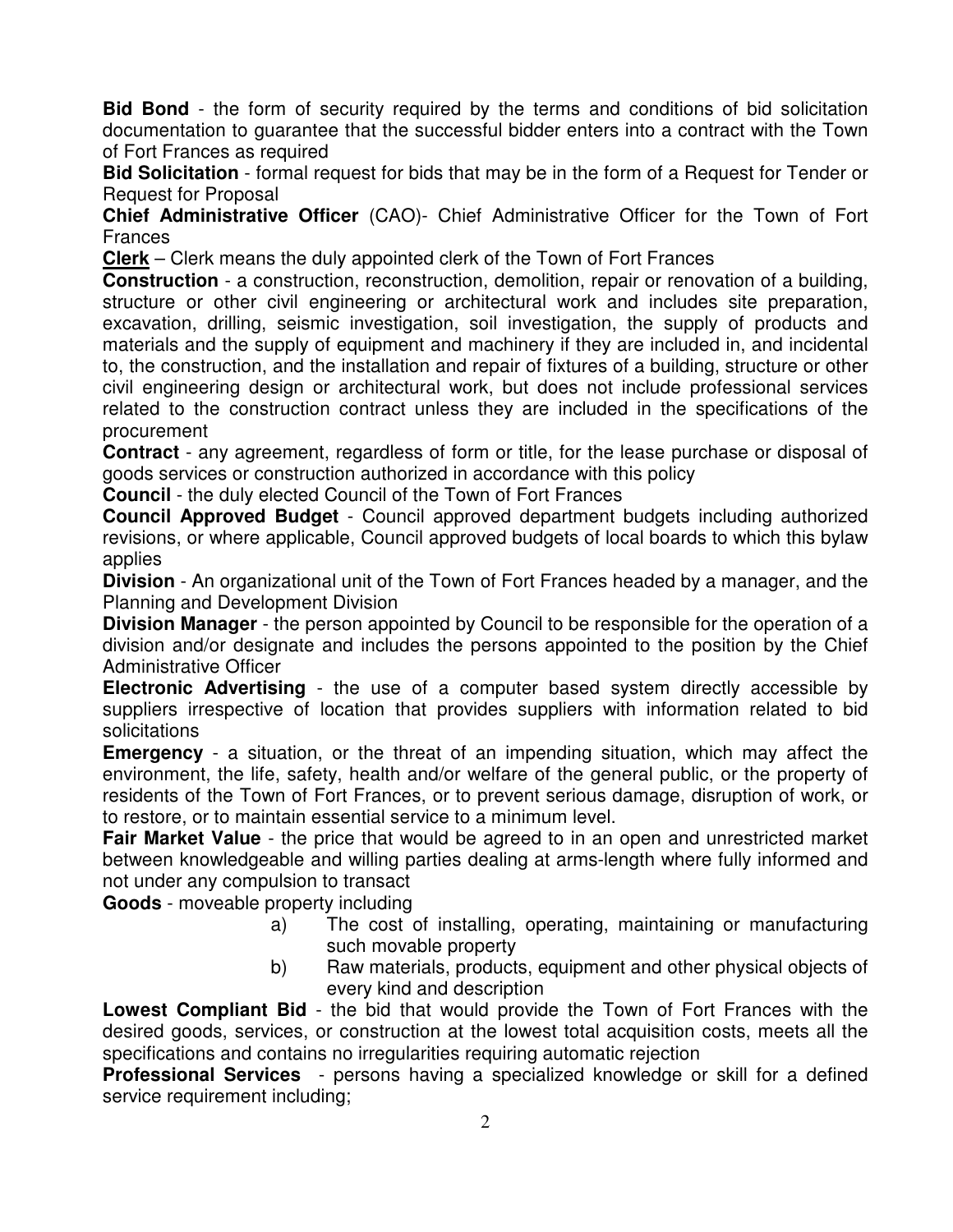- a) Architects, engineers, designers, management, and financial consultants and;
- b) Firms or individuals having specialized competence in environment, planning or other disciplines

**Proposal** - an offer submitted in response to a request for proposal acceptance of which may be subject to further negotiation

**Purchase Card** - a card issued in accordance with the purchasing card policy, to purchase goods and services

**Request for Proposal** - a bid solicitation that is used to acquire goods, services or construction, the suitability of which is dependant upon non-price factors and which may result in further negotiation between the parties

**Services** - includes all professional and consulting services, all services in relation to real property or personal property including, without limiting the foregoing, the delivery, installation, construction, maintenance, repair, restoration, demolition or removal of and except only services to be delivered by an officer or employee of the Town of Fort Frances in accordance with terms of employment

**Tender** - a publicly advertised bid solicitation

**Total Acquisition Cost** - an evaluation of quality and service in the assessment of a bid and the sum of all costs including purchase price, all taxes, warranties, local service costs, life cycle costs, time of completion or delivery, and inventory carry costs

**Town of Fort Frances** – means the Corporation of the Town of Fort Frances **Treasurer** - the duly appointed Treasurer of the Town of Fort Frances

### **3.0 GENERAL PROCUREMENT POLICY:**

#### **A. Authority**

The Chief Administrative Officer and Division Managers shall be responsible and have authority for all procurement activity and decisions within their departments and may delegate their authority, where appropriate.

#### **B. Prescribed Council Approval**

Despite any other provisions of this policy the following contracts are subject to Council approval

- i. Any contract requiring approval from the Ontario Municipal Board.
- ii. Any contract where the Total Acquisition Cost is greater than the Council Approved Budget.
- iii. Any contract in excess of \$35,000 except as identified in section 4E.

#### **C. Application**

- i. The procedures of this policy shall be followed to award a contract or to recommend to Council that a contract be awarded.
- ii. The CAO and Division Managers may purchase or contract for the goods, services listed in Schedule "A" to this policy without following the procedures set out herein provided that sufficient funds are available and identified in appropriate accounts within Council approved budgets.
- iii. The Chief Administrative Officer shall contract the Procurement of legal services.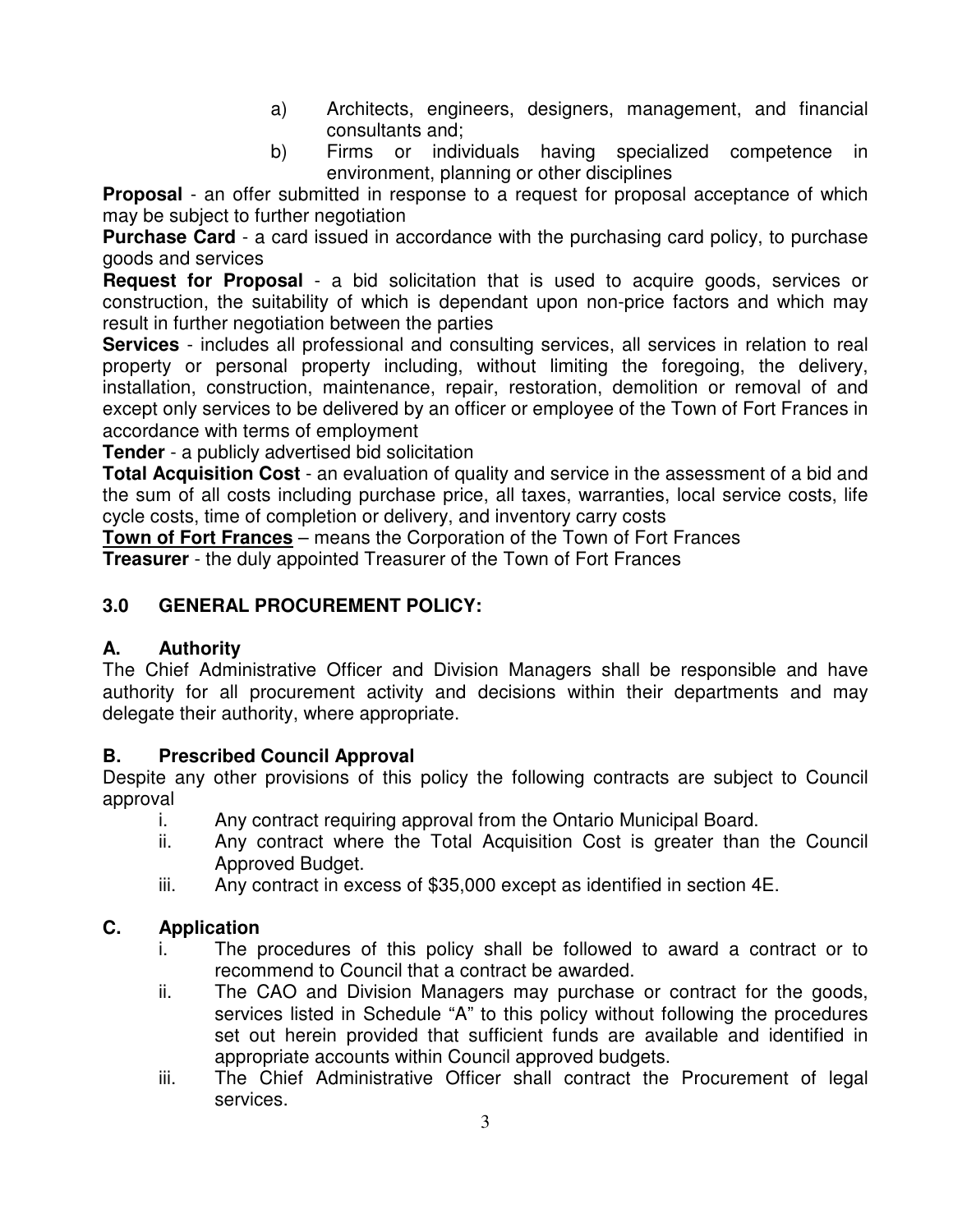- iv. The following local boards and corporations are bound by this policy and this policy shall apply with necessary modifications to such boards and corporations;
	- a. Town of Fort Frances Public Library Board
	- b. The Sister Kennedy Centre Board of Management
	- c. Town of Fort Frances Not for Profit Housing Corporation
	- d. Business Improvement Area Board

#### **D. Restrictions**

- i. No contract for goods, services or construction may be divided into two or more parts to avoid the application of the provisions of this policy
- ii. No contract for services shall be awarded where the services would result in an employee – employer relationship
- iii. Where an employee involved in the award of any contract either on his or her own behalf or while acting for, by, with, or through another person, has any pecuniary interest, direct or indirect, in the contract, the employee
	- a. Shall immediately disclose the interest to the division manager involved in the award of the contract and shall describe the general nature thereof;
	- b. Shall not take part in the Award of the Contract and;
	- c. Shall not attempt in any way to influence the Award of the **Contract**
- iv. An employee has an indirect pecuniary interest in a Contract in which the Town of Fort Frances is concerned if the employee or his or her spouse or same sex partner;
	- a. Is a shareholder in or a director or senior officer of a corporation that does not offer its securities to the public that has a pecuniary interest in the contract.
	- b. Has a controlling interest in or is a director or senior officer of, a corporation that offers its securities to the public that has a pecuniary interest in the contract, or
	- c. Is a member of an incorporated association or partnership that has a pecuniary interest in the contract.
	- d. Is in the employment of a person, unincorporated association or partnership that has a pecuniary interest in the contract.
- v. All Council members shall conduct themselves in accordance with the Municipal Conflict of Interest Act RSO 1990, c. M 50 as amended.

#### **E. Total Acquisition Cost**

Where this policy prescribes dollar limits, the contract amount shall be the estimated total acquisition cost less any rebates.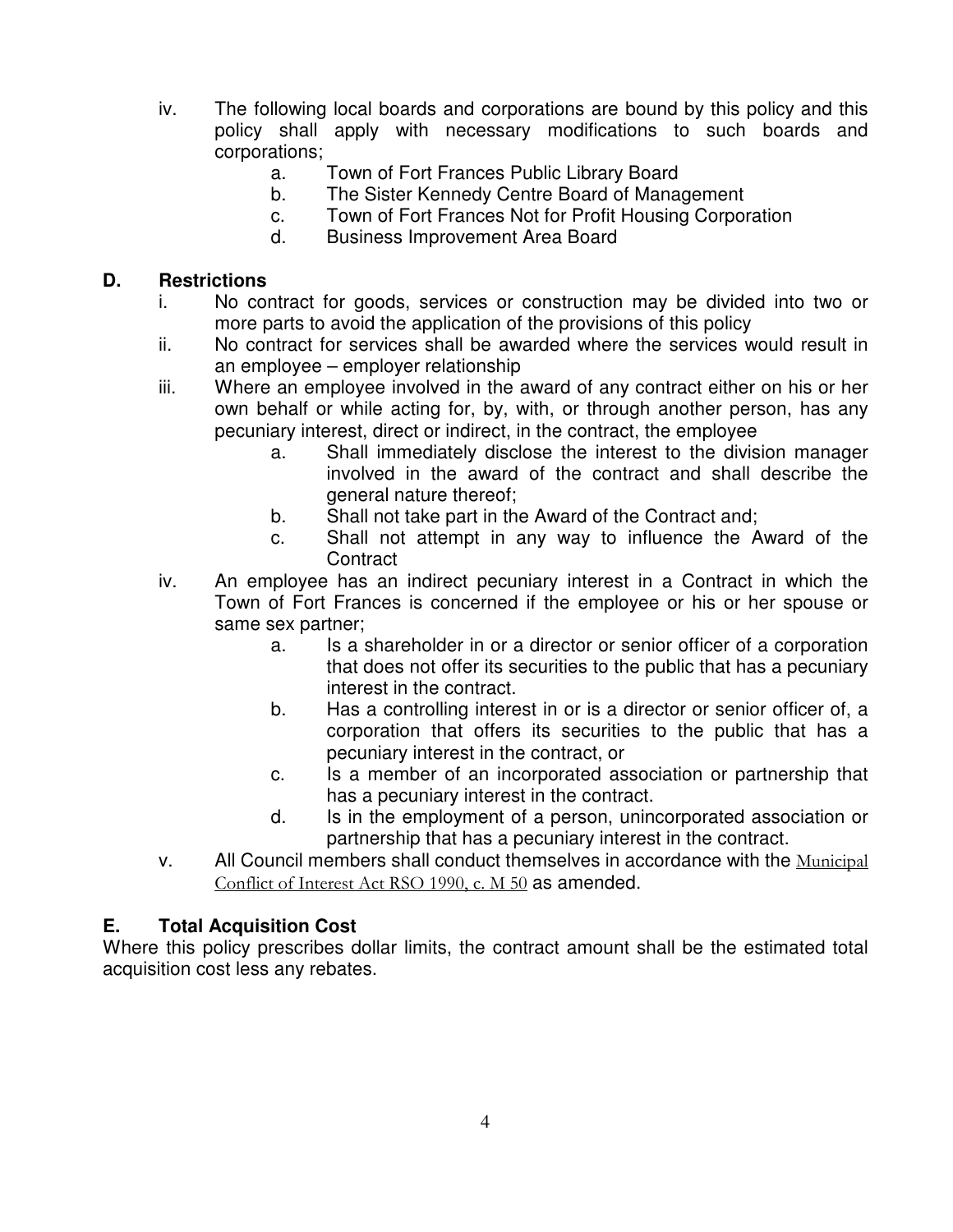# **F. Notification**

- i. Notification of procurement opportunities for goods, services or construction with a total acquisition cost of \$35,000 shall be made by electronic advertising and may be used for any other purchases.
- ii. Notification of procurement opportunities may be supplemented by other means of notification where appropriate.
- iii. Notification must be advertised for a minimum of 15 calendar days.
- **G.** The Town of Fort Frances incorporates accessibility criteria and features when procuring or acquiring goods, services or facilities, except where it is not practicable to do so, and in such situation, a documented explanation shall be provided upon request.

 The Town of Fort Frances incorporates accessibility features and has regard to accessibility for people with disabilities when designing, procuring or acquiring selfservice kiosks (ie point of sale machines, ATM machines, self check out machines, parking meters, etc.).

# **4.0 PROCUREMENT PROCEDURES**

- A. The Chief Administrative Officer shall establish procedures consistent with the goals and objectives set out in this policy;
	- i. The identification of those goods and services or construction which are more effectively acquired through cooperative purchasing.
	- ii. The form, content and use of forms including purchase orders, bonds, letters of credit and other forms of surety, tender, proposal and other contract documents if not specifically addressed in the policy.
	- iii. Any other aspect of process or procedure not specifically provided for in the policy

# **B. Purchase Cards**

The Treasurer is responsible for the purchase card program outlined in the Town of Fort Frances purchasing card policy (schedule D). The purchase card policy shall be consistent with this procurement policy.

# **C. Request for Expression of Interest**

A Division Manager or Chief Administrative Officer may conduct a request for expression of interest for the purposes of determining the availability of suppliers of any goods, services or construction and for the purpose of keeping a list of available suppliers.

# **D. Purchasing Methods**

- i. Purchases not exceeding \$500
	- a. The Treasurer shall have the authority to establish petty cash funds in such an amount to meet the requirements of a department for the acquisitions of goods, services or construction having an individual total acquisition cost not exceeding \$500.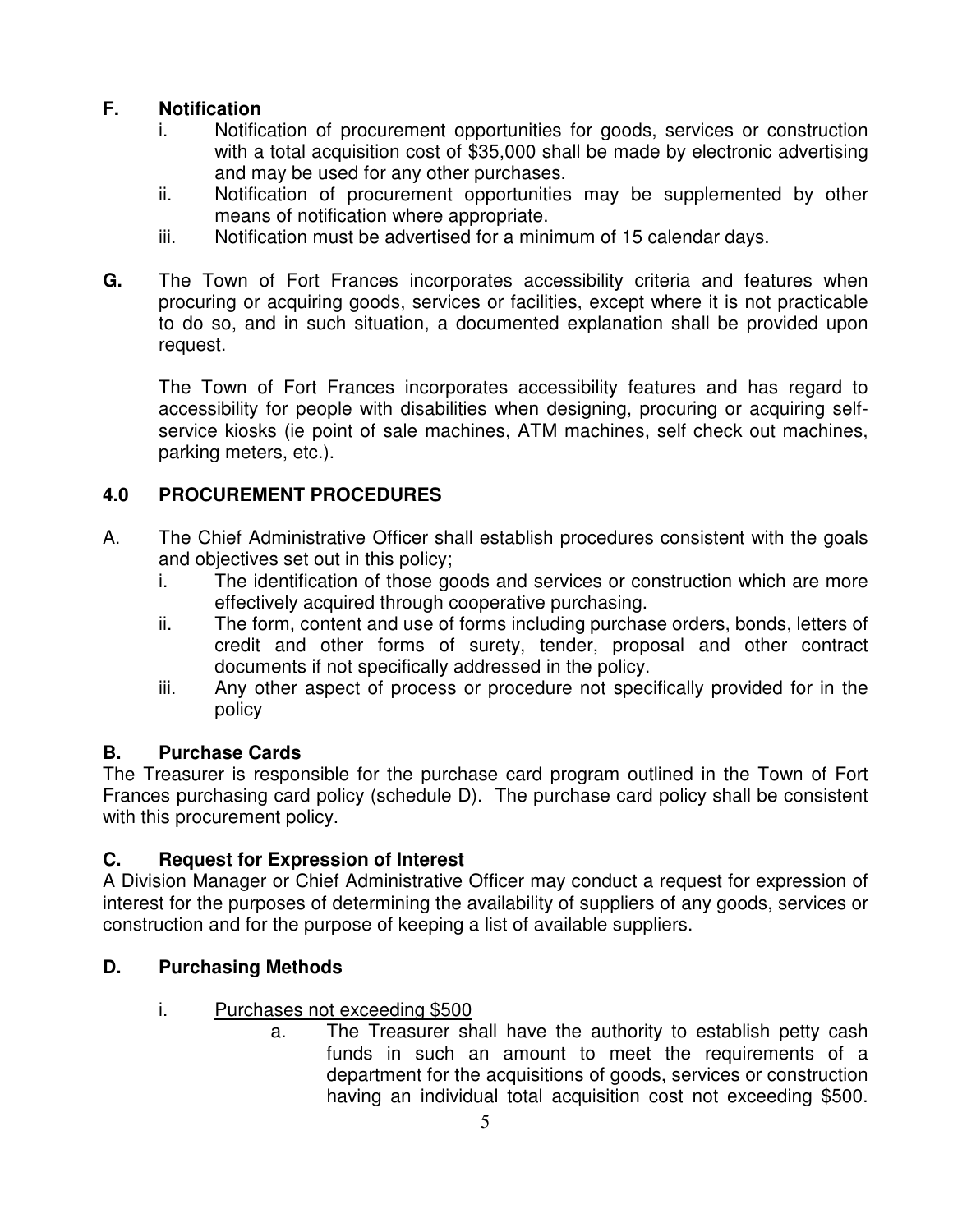All petty cash fund disbursements shall be evidenced by vouchers and shall be available for auditing purposes through the Treasurer.

- b. Purchases made pursuant to this section shall be made from the competitive market place whenever possible and may be made by using an approved invoice, petty cash or purchase card.
- ii. Purchases not exceeding \$5,000
	- a. Purchases made pursuant to this section for the acquisition of goods, services or construction shall be made from the competitive market place whenever possible and may be made using an approved invoice or purchase card.

#### iii. Purchases over \$5,000 but not exceeding \$35,000

- a. Purchases requiring the acquisition of goods, services or construction having a total acquisition costs between \$5,000 and \$35,000 may be made by using a purchase card or approved invoice subject to;
	- At least three written quotes without the necessity of advertising or formal tender procedures prior to ordering.
- b. In appropriate circumstances, the request for Proposal or Request for Tender process may be utilized for goods, services or construction in this total acquisition cost range.
- c. The procedure used to purchase goods, services and construction in this total acquisition cost range shall demonstrate that fair market value was achieved.

#### iv Purchases Exceeding \$35,000

Request for Tender

- a. A request for tender shall be used for purchases exceeding \$35,000 where the following criteria apply
	- Two or more sources are considered capable of supplying the requirement.
	- The requirement is adequately defined to permit evaluation of tenders against clearly defined stated criteria.
	- It is intended that the lowest compliant bid will be accepted without negotiations.

Council must approve all tenders. The CAO, manager or designee shall provide a report to council with recommendations containing all pertinent information.

All Tenders and successful bidders shall be subject to and meet the requirements of the following legislations;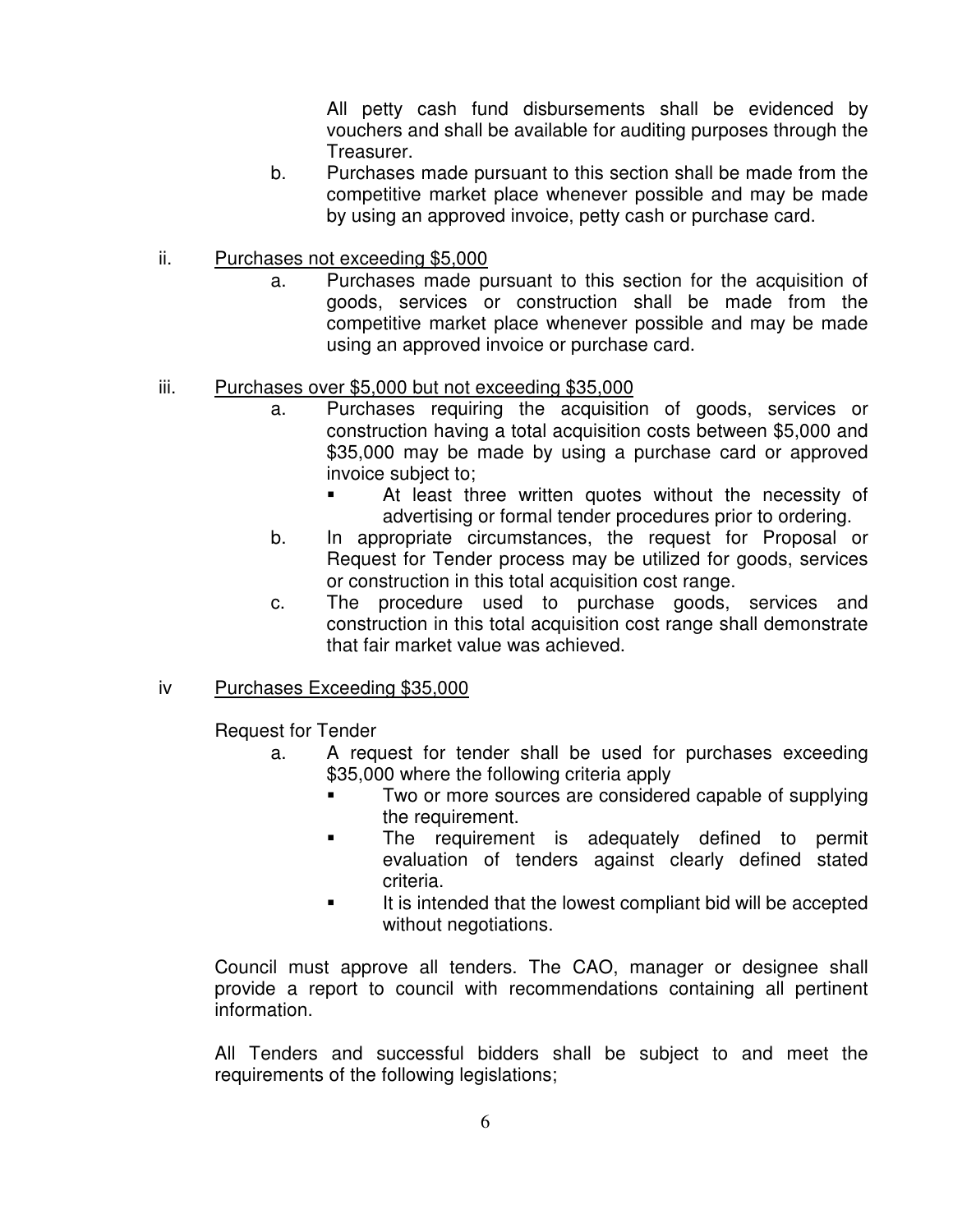- a. The Occupational Health and Safety Act R.S.O. 1990,c 0.1
- b. Municipal Freedom of Information and Protection of Privacy Act, R.S.O. 1990.c.M.56
- c. Fairness is a Two Way Street Act (Construction Labour Mobility), 1999.
- v) Tender Procedures All tenders will be subject to the procedures in Schedule "C".
- vi) Request for Proposal
	- a. Request for Proposal shall be used where one or more of the criteria for Request for Tender cannot be met such as:
		- Owing to the nature of the requirement, suppliers are invited to propose a solution to a problem, requirement or objective and the selection is based on effectiveness of the proposed solution rather than on price alone.
		- It is expected that negotiations with one or more suppliers may be required with respect to any aspect of the requirement.
	- b. Every request for proposal shall have terms of reference and include an evaluation grid.
	- c. Council must approve all Requests for Proposal. The CAO, division manager or designee shall provide a report to council with recommendations containing all pertinent information.

#### vii) Bids in Excess of Project Estimates

- a. Where bids are received in response to a bid solicitation but exceed project estimates, the manager in charge of the bid solicitation may enter into negotiations with the lowest compliant bidder to achieve acceptable bid within project estimate.
- viii) Bid Irregularities
	- a. Unless otherwise determined by the Town in its sole and unfettered discretion the administration of certain bid solicitation issues/irregularities and non-compliance are as set out in Schedule "B".
- ix) Identical Tenders
	- a. If the lowest compliant bid from two or more bidders are identical in Total Acquisition Cost or unit price, the manager is authorized to enter into negotiations with the bidders who have submitted the identical prices in an attempt to obtain the lesser price and shall maintain a record with respect to such negotiations.
	- b. When negotiations are not successful in breaking the identical tender, the successful bidder will be chosen by geographical preference in the following order;
		- Town of Fort Frances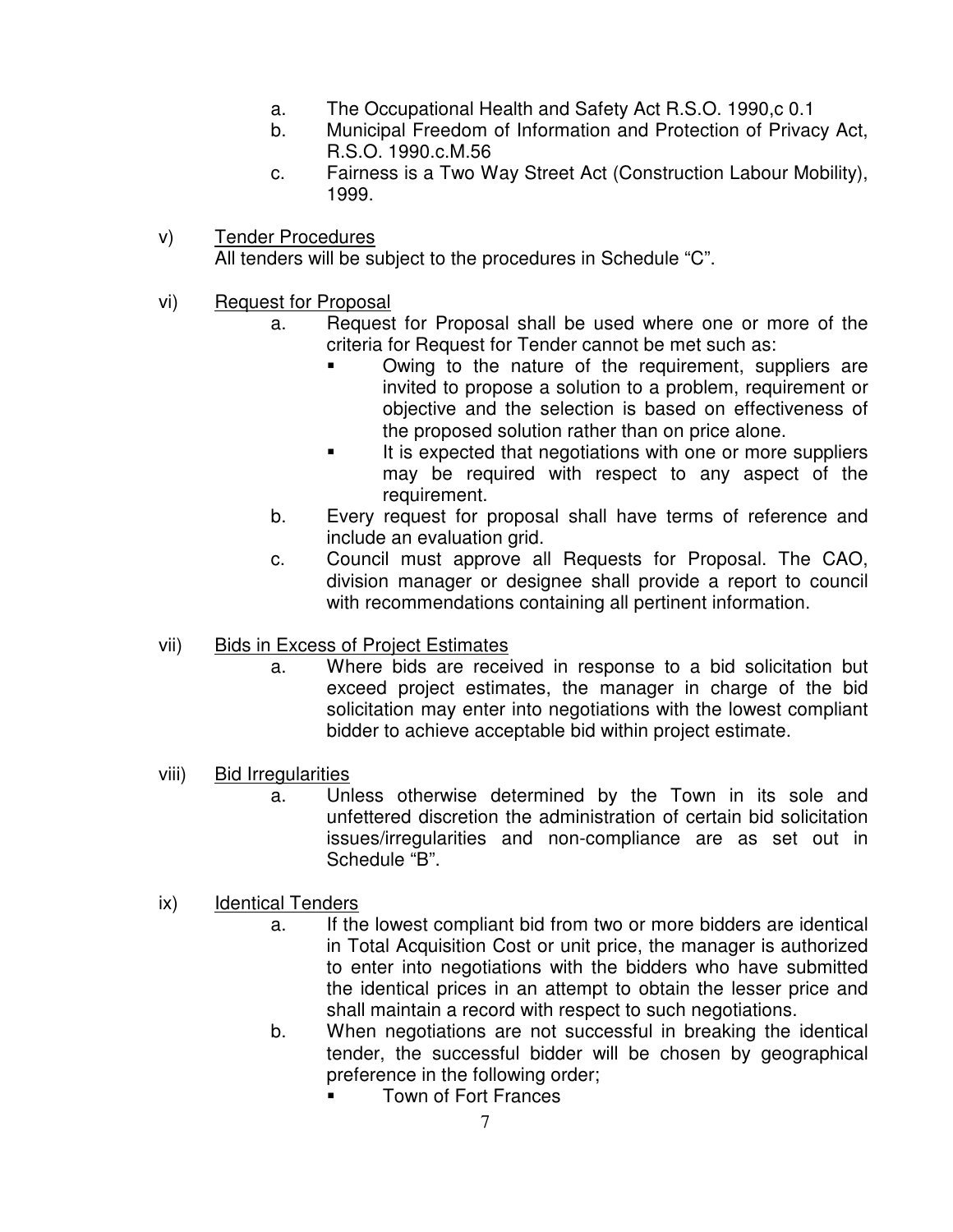- **District of Rainy River**
- North Western Ontario (Districts of Rainy River, Kenora, and Thunder Bay)
- Province of Ontario

# **E. Emergency Purchases**

- i) Where an emergency exists requiring the immediate procurement of goods, services or construction, a Division Manager may purchase the required goods, services or construction by the most expedient and economical means notwithstanding any other provision of this policy.
- ii) For all emergencies over \$35,000, the Manager shall file a report to Council dealing with the circumstances of the emergency.

# **F. Purchase without Budget Appropriation**

- i) Where a requirement exists to initiate a project for which goods, services or construction are required and funds are not contained in the Council approved budget, the Division Manager shall, prior to commencement of the purchase process submit a report to Council, for approval, containing;
	- a. Information surrounding the requirement.
	- b. Information on the availability of funds within existing estimates, which were originally approved by Council for the other purposes or on the requirement for additional funds.

# **5.0 CONTRACTUAL AGREEMENTS**

- A. The award of a contract over \$35,000 shall be by way of an agreement. The Division Manager and / or Chief Administrative Officer will have the authority to negotiate contracts on behalf of the Town.
- B. A formal agreement is to be used when the resulting contract is complex and will contain terms and conditions other than the Town of Fort Frances standard contractual terms and conditions.
- C. Changes to a contract, and more specifically add-ons, shall not exceed the project tender limitations for contingencies as defined in the contract, or in the absence of such limitations the variance must not exceed the approved tender amount by more than 10%. The appropriate Executive Committee and Council must approve any changes in excess of those prescribed above prior to proceeding.
- D. The completed contracts are to be returned to the Clerk for execution by the Town.

# E. Guarantee of Contract Execution and Performance

- i) The Town shall require that a bid bond or other similar security to guarantee entry into a contract accompany a bid. Unless otherwise specified in circumstances where a bid bond or other security is required the refundable deposit required shall be:
	- a. 5% for projects where Total Acquisition Cost is \$35,000 to \$100,000.
	- b. 10% for project where Total Acquisition Cost is in excess of \$100,000.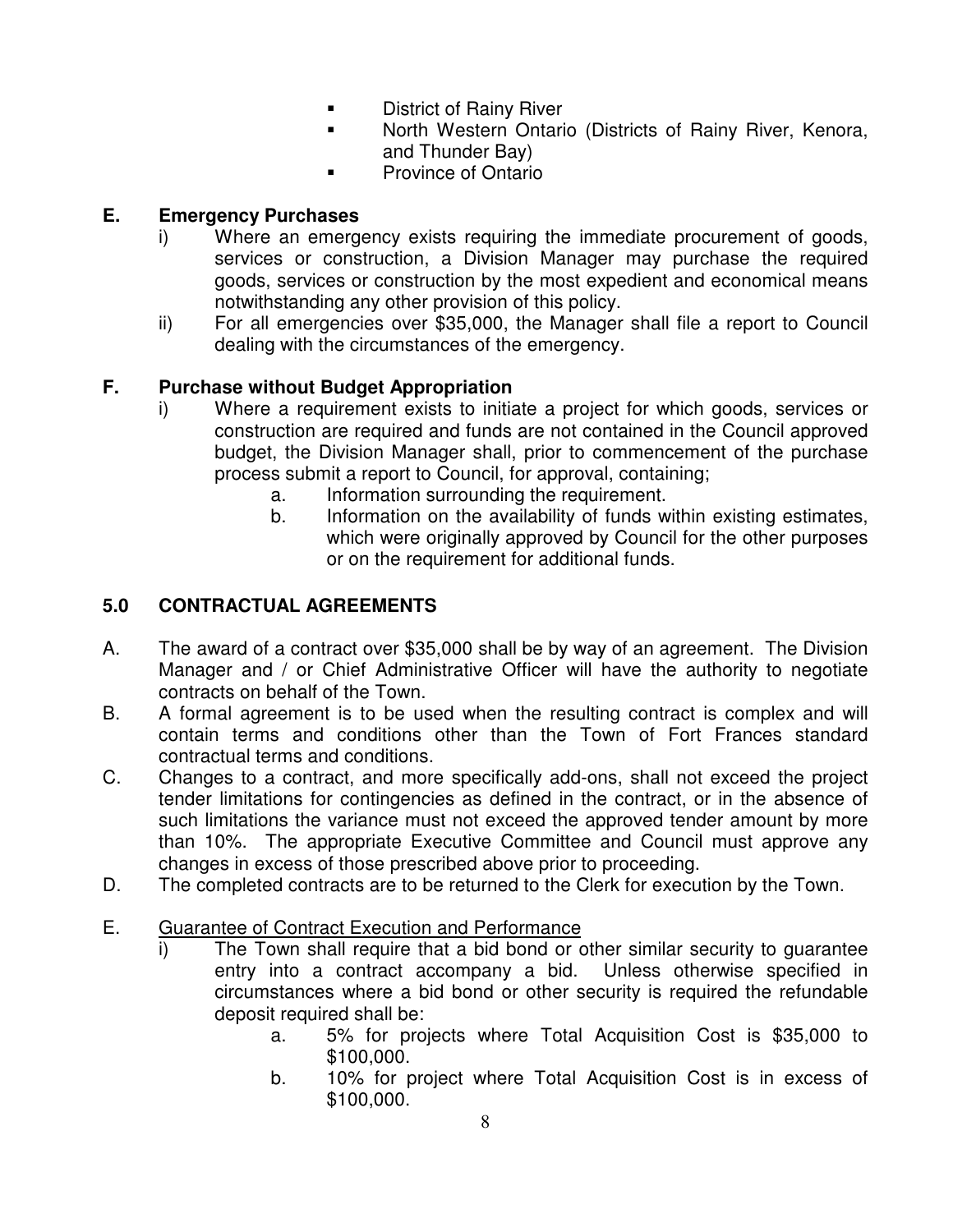- ii) Prior to commencement of work the successful bidder may be required to provide the following security in addition to the security referred to in section 5 (E) (i).
	- a. A performance bond to guarantee the performance of the contact, and;
	- b. A payment bond to guarantee the payment of labour and materials to be supplied in connection with a contract.
- iii) The Manager shall select the appropriate means of guarantee for execution and performance of the contract. Means may include but not be limited to certified cheque, bank draft, irrevocable letter of credit, money order, and, where appropriate a bid bond issued by an approved guarantee company properly licensed in the province of Ontario, on bond forms acceptable to the Town of Fort Frances
- iv) The Clerk shall retain the cash security, bid bond or surety, as the case may be, until a decision is made by Council to award or not to award. At that time, the Clerk shall forward the cash security, bid bond or surety, as the case may be, of the successful Tenderer to the Treasurer for safekeeping. The Clerk shall forward such securities of all unsuccessful Tenderers to the Division Manager of authority to accompany advisement of tender results. The original insurance certificate and WSIB certificate, etc. of the successful Tenderer are to be retained on the file of the Clerk.
- v) Prior to the commencement of work, evidence of insurance coverage satisfactory to the Town must be provided by the successful bidder ensuring indemnification of the Town of Fort Frances from any and all claims, demands, losses, costs, or damages resulting from the performance of bidders obligations under the contract and from any other risk determined by the Town requiring coverage.
- vi) It is the responsibility of the Division Manager of authority to ensure that contracts awarded to out of province contractors that, either:
	- a. A copy of a valid Retail Sales Tax Vendor Permit is obtained from the non-resident contractor; or
	- b. The non-resident contractor file a copy of the letter of compliance issued by the Ontario Retail Sales Tax Branch; or
	- c. If they fail to comply, an appropriate reduction will be made of each payment due to the contractor, and appropriate notification is given to Treasury to remit these funds to the Treasurer of Ontario.
	- d. Copies of all relevant documents are to be forwarded to the Treasurer for inclusion in the Retail Sales Tax File.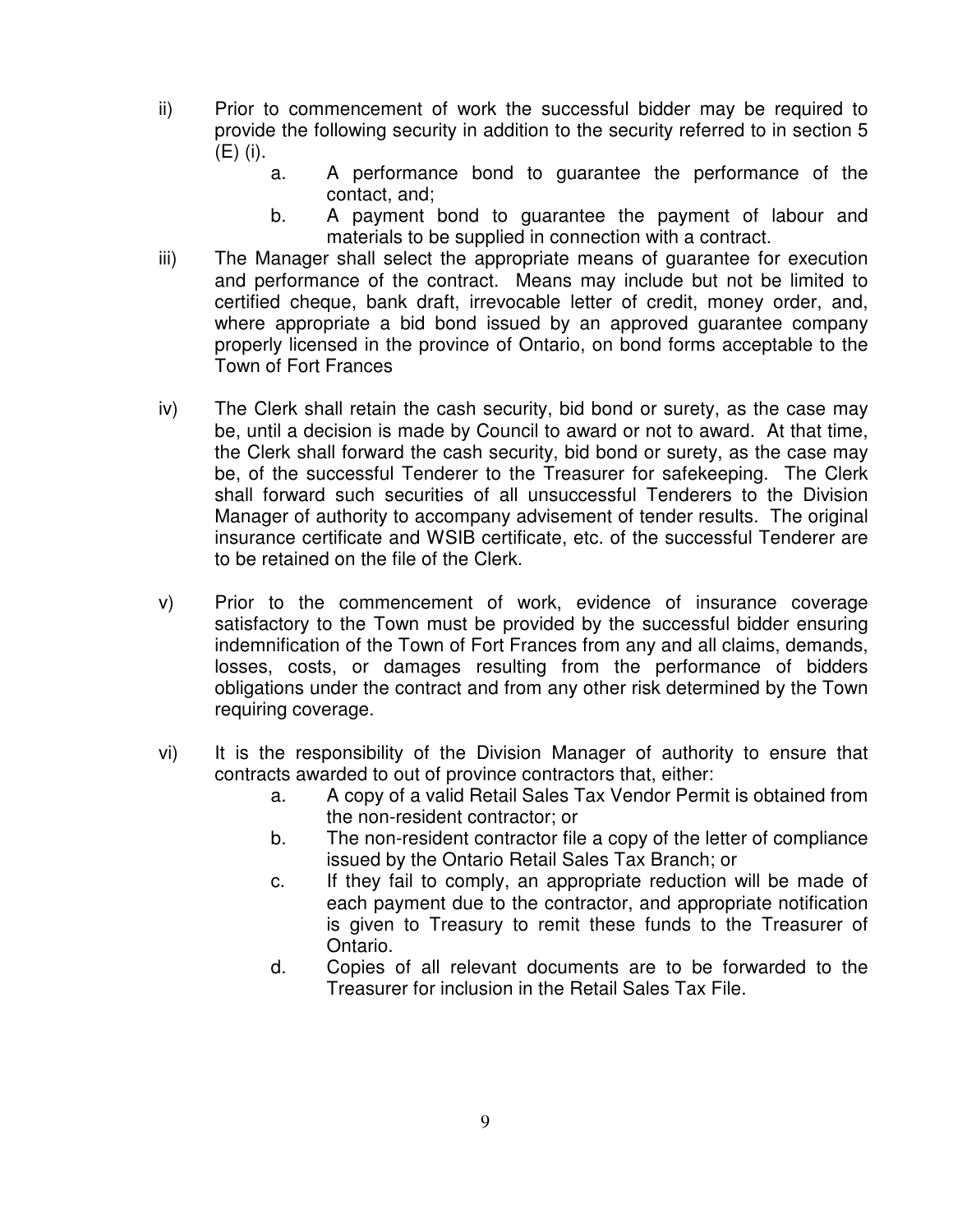# **6.0 SURPLUS AND OBSOLETE GOODS**

- A. The Chief Administrative Officer shall dispose of all goods and services for which a Division no longer has use and the CAO may use any method for disposal in the Town of Fort Frances best interest, including without limitation, public auction, public tender, trade or transfer to another division.
- B. An employee who has the responsibility of declaring goods surplus or obsolete or for sending items to a public auction shall not bid on or personally obtain any goods that the employee has declared as surplus.
- C. No member of Council or Town employee shall be permitted to acquire surplus or obsolete goods except by purchase at public auction, by public tender, trade or negotiated sale.

#### **7.0 Policy Review**

- i) This policy shall be reviewed prior to the end of each term of Council and any amendment thereto shall be made prior to the nomination day in the year of the municipal election.
- ii) The review shall determine the policy's effectiveness versus the objectives stated and the requirement of the Municipal Act, 2001 as amended.
- iii) The management team shall undertake the review and the final result of said review are to be reported by the CAO to Council.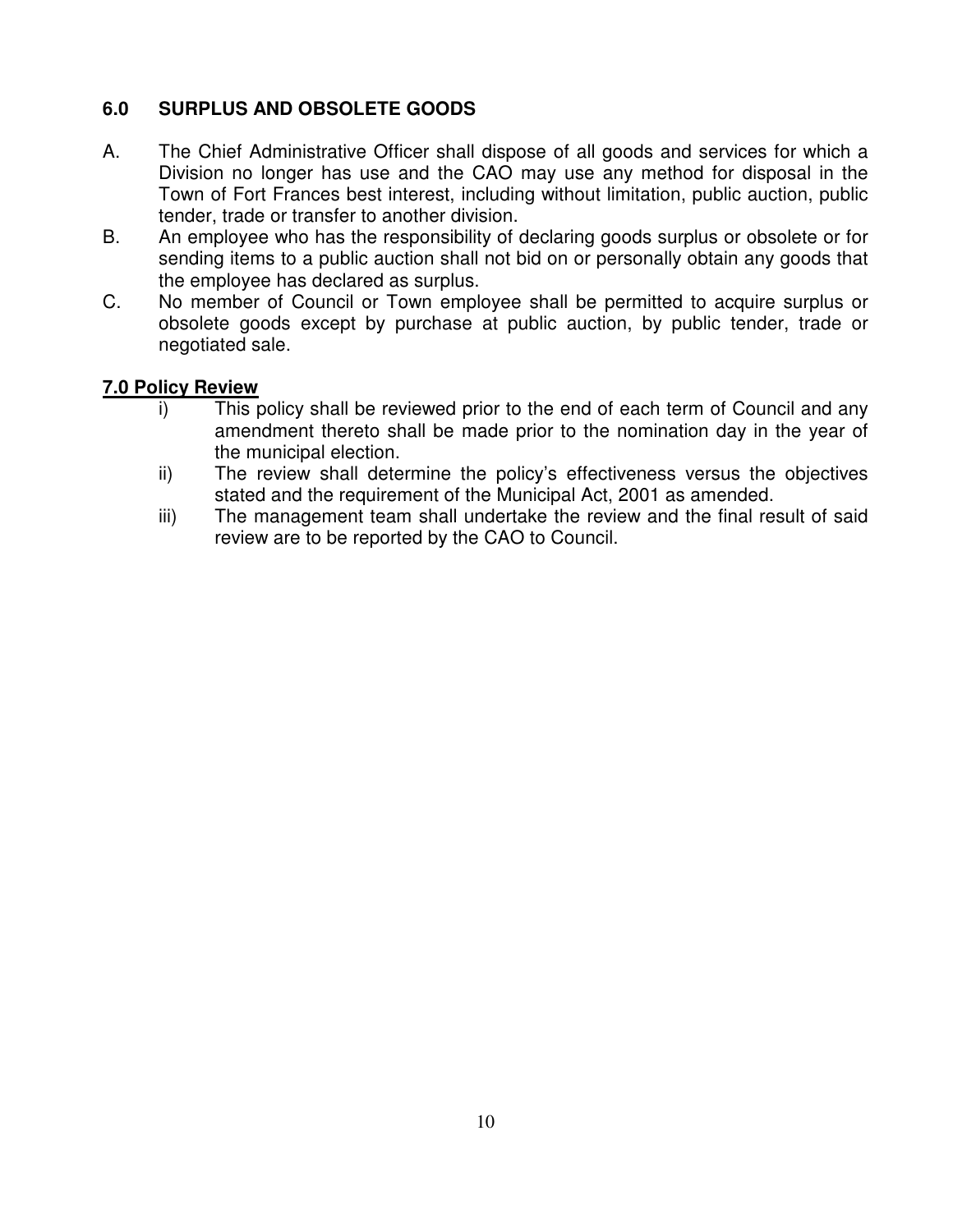# **SCHEDULE A**

The purchasing methods described in this policy do not apply to the following goods and services;

- 1. Training and Education
	- A. Registration and tuition fees for conferences, conventions, courses and seminars
	- B. Magazines, books and periodicals
	- C. Memberships
- 2. Refundable Employee/Councillor Expenses
	- A. Advances
	- B. Meal Allowances
	- C. Travel and Entertainment
	- D. Miscellaneous non travel
- 3. Employer's General Expenses
	- A. Payroll Deduction Remittances
	- B. Medical
	- C. Licenses (vehicle, firearm, etc)
	- D. Debenture Payment
	- E. Grants to Agencies
	- F. Damage Claims
	- G. Petty Cash Replenishment
	- H. Tax Remittances
- 4. Professional and Special Services
	- A. Committee Fees
	- B. Legal fees and other professional services related to litigation or legal matters
	- C. Audit Services
	- D. Veterinary Expenses
- 5. Utilities
- 6. Advertising services required by the Town on or in but not limited to radio, television, newspaper and magazines
- 7. Bailiff or collection agencies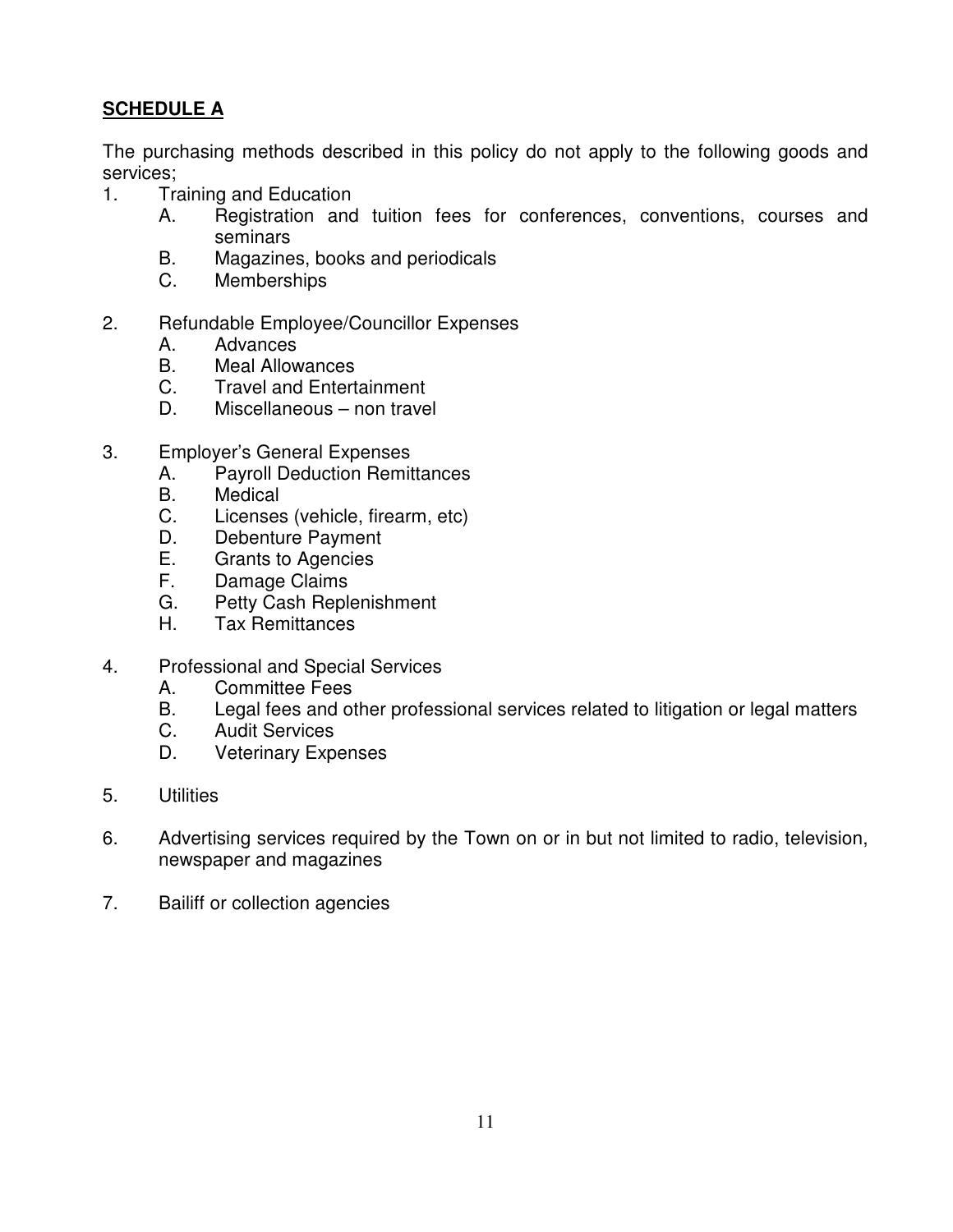# **SCHEDULE B**

|                | Irregularity/non compliance/issue                                                                                                       | <b>Response</b>                                                                                                                                                                  |  |  |
|----------------|-----------------------------------------------------------------------------------------------------------------------------------------|----------------------------------------------------------------------------------------------------------------------------------------------------------------------------------|--|--|
| $\mathbf{1}$   | Late Bid                                                                                                                                | Automatic rejection, not opened or read publicly                                                                                                                                 |  |  |
| $\overline{2}$ | Insufficient Financial Security (no<br>bid<br>security or agreement to bond or insufficient<br>bid bond or agreement to bond)           | Automatic rejection                                                                                                                                                              |  |  |
| 3              | Bids completed and / or signed in an<br>erasable medium                                                                                 | Automatic rejection                                                                                                                                                              |  |  |
| 4              | All required section of bid documents not<br>completed                                                                                  | Automatic rejection unless the<br>incomplete<br>trivial or insignificant<br>nature is<br>at Town's<br>discretion                                                                 |  |  |
| 5              | Bids received on documents other than<br>those provided by the Town                                                                     | Automatic rejection                                                                                                                                                              |  |  |
| 6              | Bids containing minor obvious clerical errors   48 hours to correct and initial                                                         |                                                                                                                                                                                  |  |  |
| $\overline{7}$ | Failure to execute agreement to bond or Automatic rejection<br>bonding company corporate seal<br>or<br>signature missing from agreement |                                                                                                                                                                                  |  |  |
| 8              | Failure to execute bid or bond by bidder or Automatic rejection<br>bonding company                                                      |                                                                                                                                                                                  |  |  |
| 9              | Erasures, overwriting or strikeouts which 48 hours to initial changes<br>are not initialled                                             |                                                                                                                                                                                  |  |  |
| 10             | with unit price                                                                                                                         | Mathematical error which are not consistent   48 hours to initial changes made by the Town                                                                                       |  |  |
| 11             | Failure<br>to<br>acknowledge<br>necessary<br>addendum which have financial implications                                                 | Automatic rejection                                                                                                                                                              |  |  |
| 12             | Any other irregularities                                                                                                                | The manager in charge of bid solicitation and<br>the CAO shall have the authority to waive any<br>other irregularities or grant 48 hours to initial<br>such other irregularities |  |  |

# **SCHEDULE C - TENDER PROCEDURES**

1. Obtain sealed tenders by placing a minimum of one advertisement in a newspaper of general local circulation. Such advertisement may be supplemented by local radio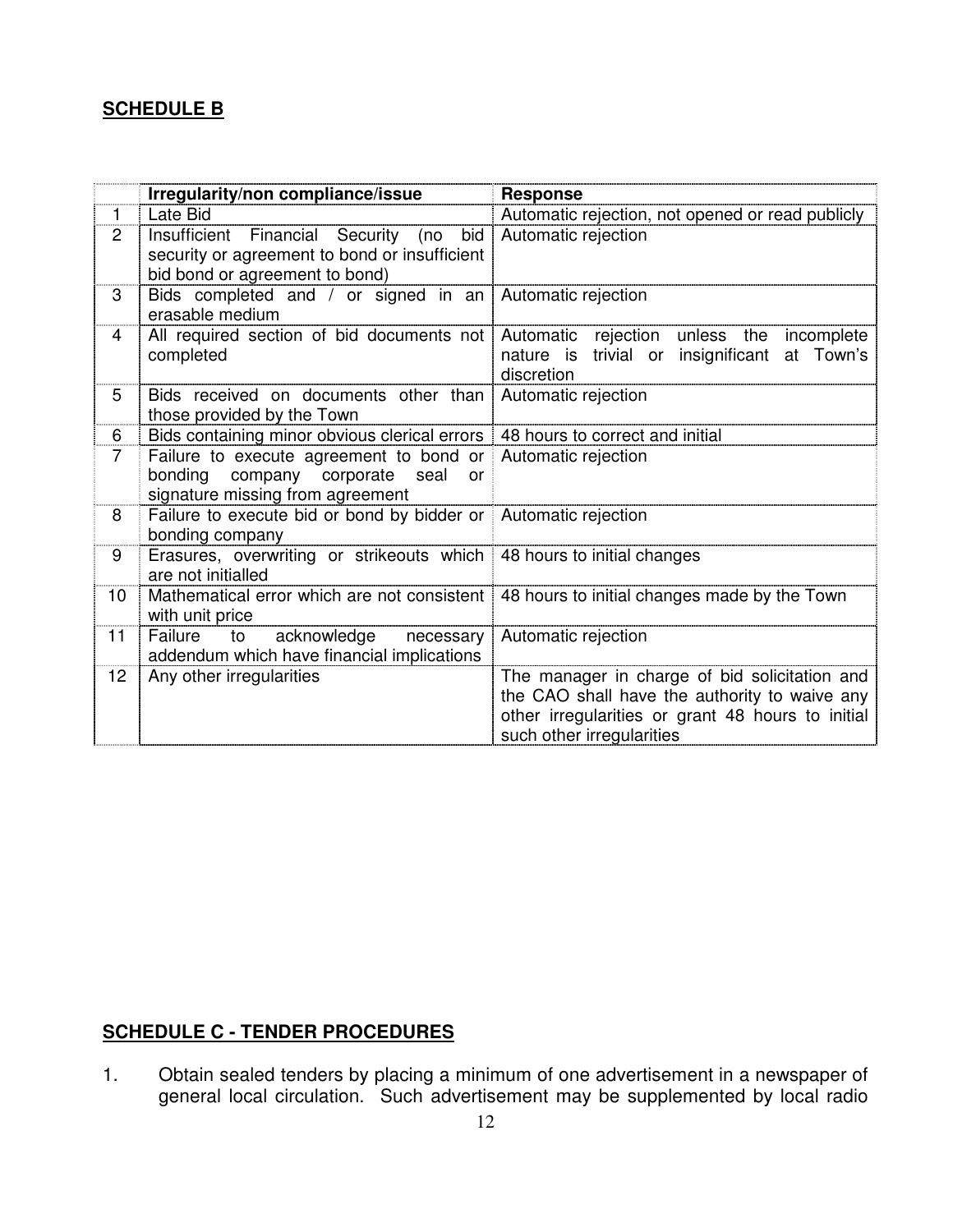announcements and/or additional print publication as may be appropriate. An advertisement may be placed in out-of-town newspapers instead of the local newspaper if it is known that there are no local suppliers. An electronic advertising/tendering will be used for the procurement of goods and services with a total acquisition cost greater than \$100,000 and construction with total acquisition costs greater than \$250,000 as required in the opening of public procurement for Ontario and Quebec.

- 2. In addition, copies of the tender call may be sent to:
	- a. Condata, 4410 Roblin Blvd. Winnipeg, Manitoba R3R 0E9 Fax: 204-582-8205
	- b. Construction Association of Thunder Bay, 857 North May Street, Thunder Bay, Ontario P7C 3S2 Fax: 807-623-2296
	- c. Winnipeg Construction Association, 290 Burnell Street, Winnipeg, Manitoba R3G 2A7 Fax: 204-783-7805
	- d. Fort Frances Times Fax: 807-274-7286
	- e. Tenderlisting.com
	- f. Town of Fort Frances Web Page
- 3. It is the responsibility of the Division Manager to ensure that proper tender documents, plans and specifications are prepared and available to prospective Tenderers the day of the advertisement.
- 4. Where appropriate (construction projects), the Managers are to consult with the Environment and Facilities Superintendent to determine the role and responsibilities of Engineering and/or other operations departments as it relates to the completion of the project. If capability or time commitments do not permit, it is the responsibility of the division in need to seek alternative methods of completing the project specifications.
- 5. Employee input is valuable to the determination of plans and specifications for items/projects/services etc. to ensure that the Town's needs are met. In situations where employees are users of the item/project/service/etc. Managers shall obtain (and record) employee input into the preparation of tender specifications.
- 6. In order to recover costs of producing detailed tender documents and drawings, where appropriate, at the discretion of the Division Manager, a fee may be charged for tender documents not to exceed \$50.00.
- 7. For those projects**,** goods, or services, where the estimated total tender price is from \$35,000.00 to \$100,000.00, a 5% deposit is required. The deposit by way of certified cheque, bid bond or equivalent in the amount of 5% of the total tender price payable to the Town shall accompany each tender submitted subject to the following. In the case of tender transmitted by facsimile, the original deposit must be received no later than 5 business days after closing of the tender. However, proof of the deposit acceptable to the Town must be included in the tender submission.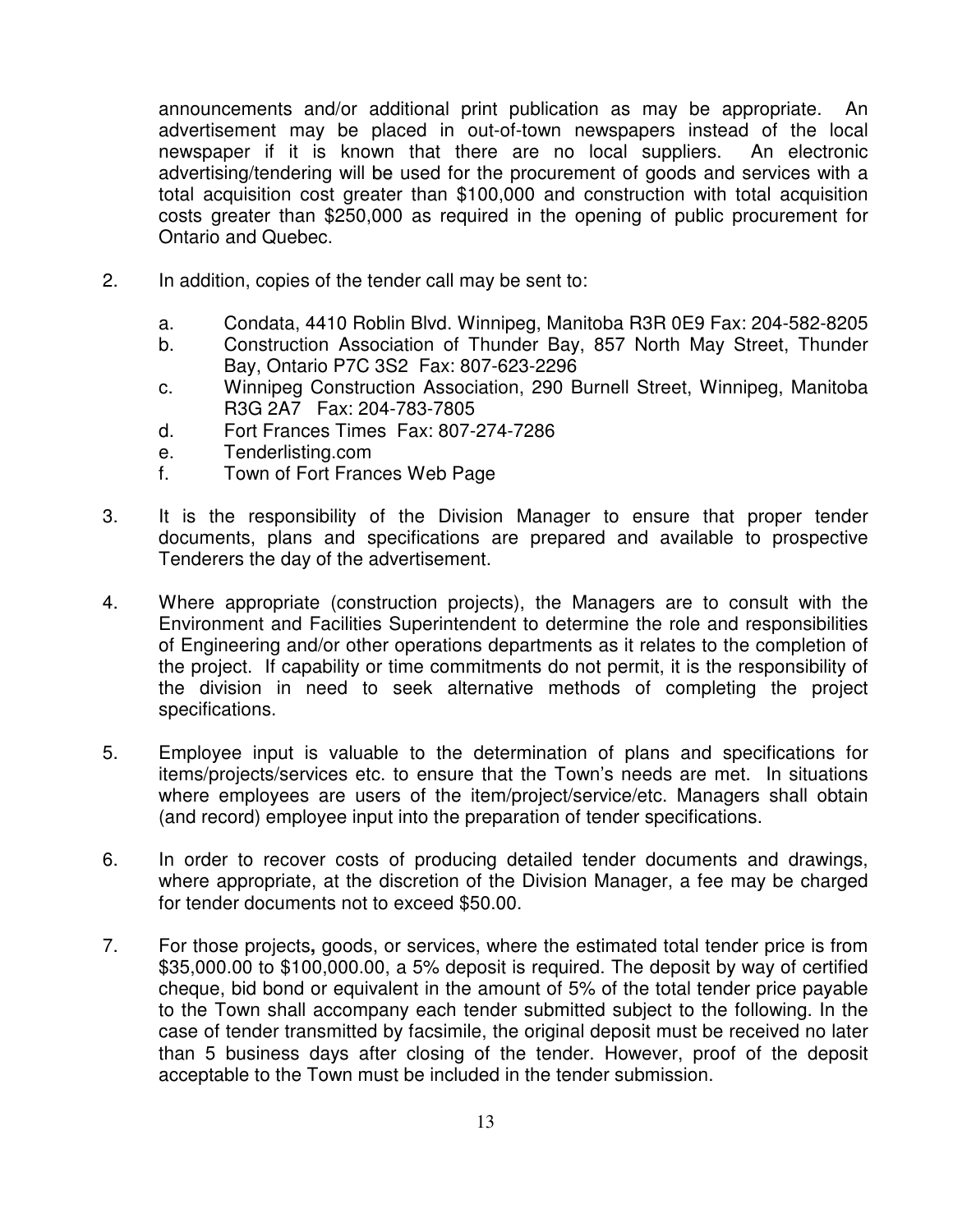- 8. For those projects, goods, or services, where the estimated total tender price in excess \$100,000.00, a 10% deposit is required. The deposit by way of certified cheque, bid bond or equivalent in the amount of 10% of the total tender price payable to the Town shall accompany each tender submitted. In the case of tender transmitted by facsimile, the original deposit must be received no later than 5 business days after closing of the tender. However, proof of the deposit acceptable to the Town must be included in the tender submission.
- 9. Deposits of unsuccessful Tenderers will be returned no later than three weeks following the Tender award. Except as otherwise provided for herein, the Deposit of the successful Tender will be returned with the first progress certificate.
- 10. Construction projects in excess of \$100,000 will require a performance bond or equivalent as determined by the Town. This bond will be held for a period not to exceed 12 months from the date of completion of the project.
- 11. The Tenderer shall keep its tender open for acceptance for a period of 45 calendar days from the closing time.
- 12. A tendering number obtained from the office of the CAO shall identify all tender calls.
- 13. A copy of the advertisement, tender specifications, advertising schedule and direct mailing list if applicable is to be forwarded to the CAO prior to publication.
- 14. All tender forms are to be submitted in duplicate prior to closing time and date to the Office of the CAO.
- 15. Tenders shall close at 2:00 p.m. on a Tuesday that is not a holiday unless otherwise specifically authorized by the CAO and instructions to bidders shall note that tenders will be publicly opened at the Fort Frances Civic Centre, 320 Portage Avenue, Fort Frances, Ontario after the specified closing time and date.
- 16. Tenders will be opened in the presence of the CAO or designee and the applicable Division Manager or designee.
- 17. Tender openings shall be open to the public.
- 18. Unless the Town determines otherwise a tenderer will be responsible to complete a Occupational Health and Safety agreement form and submit a valid WSIB clearance certificate.
- 19. The successful Tenderer(s) shall take out and keep in force, throughout and for the duration of such Tenderer's obligations to and/or contract with the Town such insurance policies and evidence of insurance coverage as determined by the Town. A certified copy of the Policy or certificate thereof shall be deposited with the Town upon signing of the Form of Agreement or as the Town may direct. Some suggested wording which may be included in the insurance policies is as follows: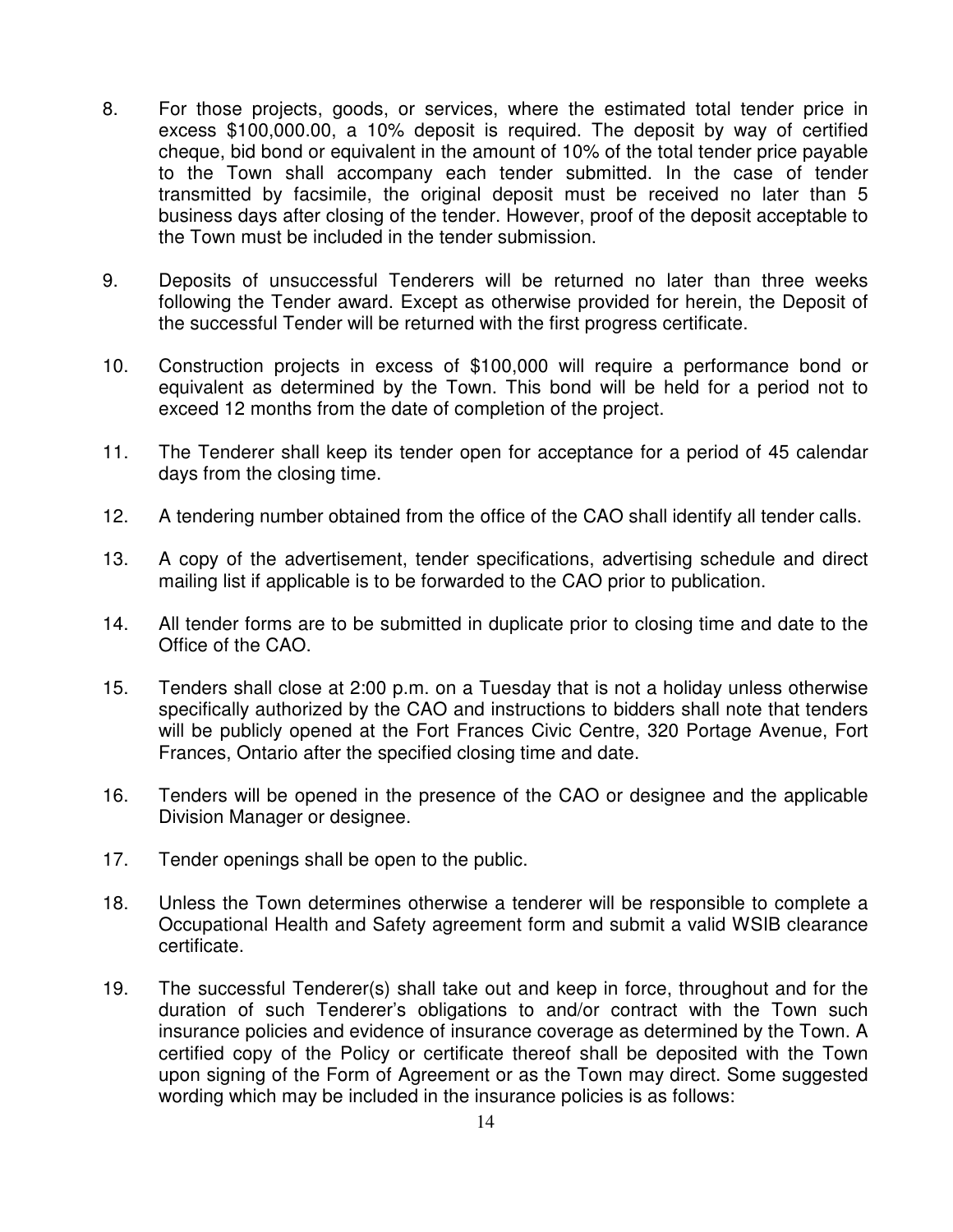Such Policy shall name the Town as an additional insured thereunder and shall contain:

- (a) The insurer's waiver of any rights of subrogation or indemnity or any other claim to which the insurer might otherwise be entitled as against the Town and any other corporation owned, operated, or controlled by or affiliated with the Town, together with a severability of interest clause and a cross liability clause; and
- (b) An undertaking by the insurer not to cancel, change, lapse or refuse to renew the insurance therein granted without first giving the parties notice of its intentions in writing of at least 60 days prior to the intended change, lapse, cancellation or termination.
- 20. Tenders are to be opened and read out by the CAO or designee. A formalized checklist - Appendix "A" (attached) is to be completed at time of opening.
- 21. Following the opening of tenders and after the completion of the formalized checklist by the CAO or designee, copies of each tender received shall be referred to the appropriate Division Manager or Consultant for tabulation, confirmation of price extensions, analysis of quantities, and qualities, and conformity to plans and/or specifications. Conveyance envelopes are to be only discarded following the completion of the project.
- 22. A tender recommendation report will be prepared for Council's approval regarding the tenders received.
- 23. This clause may be considered as part of the Tender documents. The division manager or designee will determine its utilization. In the event of any dispute arising in connection with this Tender or Tender process, including, without limitation, a dispute as to whether the bid of any Tenderer was submitted on time, the Town, in its unqualified subjective discretion, may refer the dispute to a confidential arbitration before a single arbitrator at Fort Frances, Ontario, pursuant to the Arbitration Act, 1991, as amended. In the event that the Town refers the dispute to arbitration, the Tenderer agrees that it is bound to arbitrate such dispute with the Town. Unless the Town shall refer such dispute to arbitration, there shall be no arbitration of such dispute.

In the event the Town refers the dispute to arbitration the Town and the Tenderer agree that they shall exchange brief statements of their respective positions on the dispute, together with the relevant documents, and submit to an arbitration hearing which shall last no longer than 2 days, subject to the discretion of the arbitrator to increase such time. The Town and the Tenderer further agree that there shall be no appeal from the arbitrator's award.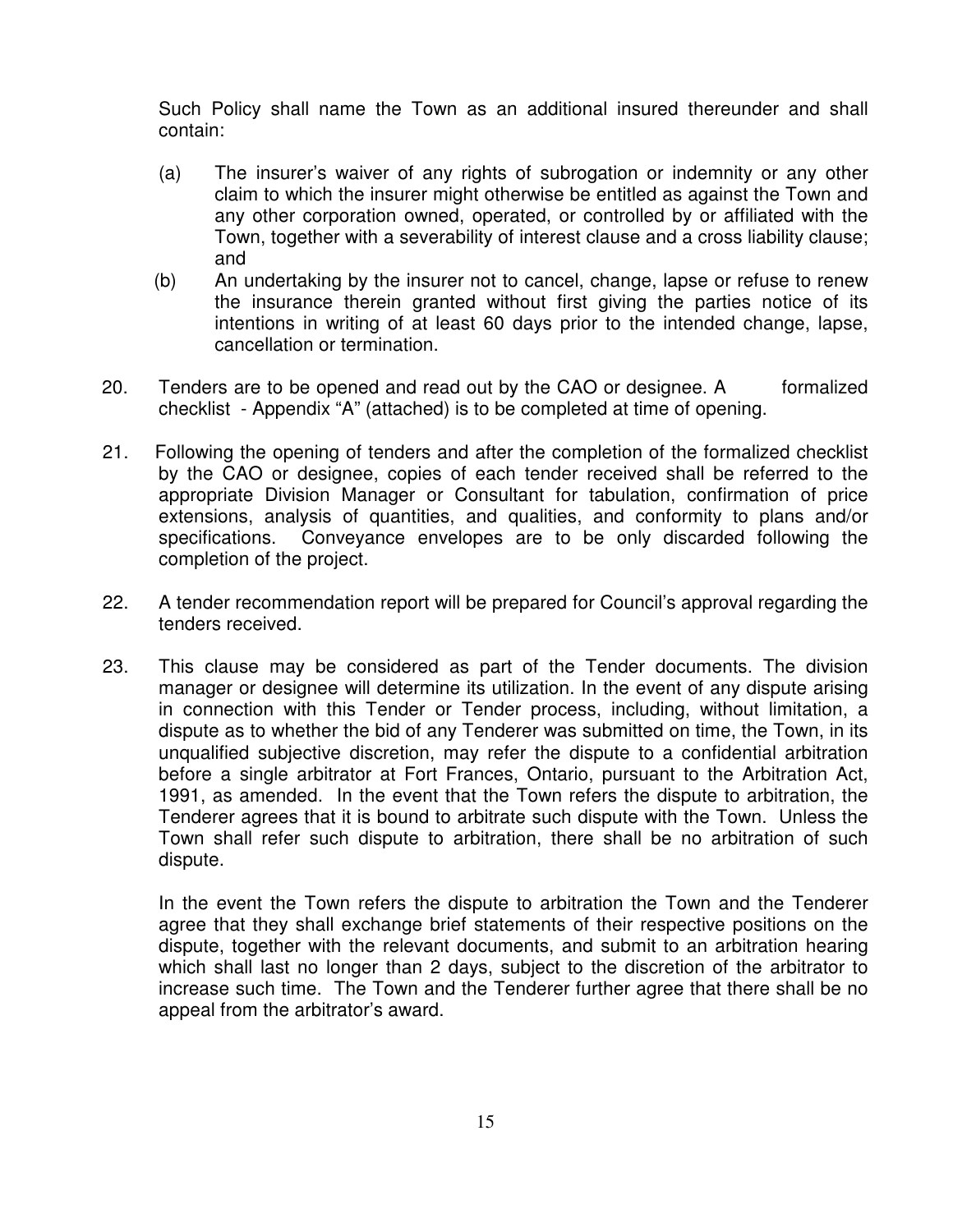#### **Appendix A TOWN OF FORT FRANCES – TENDER OPENING**

| Tender No.:                                                                                                                                                                                                                         | Date:                        |                                               |                     |  |  |
|-------------------------------------------------------------------------------------------------------------------------------------------------------------------------------------------------------------------------------------|------------------------------|-----------------------------------------------|---------------------|--|--|
|                                                                                                                                                                                                                                     | Committee Room, Civic Centre |                                               |                     |  |  |
| <b>Staff Attendance:</b>                                                                                                                                                                                                            |                              |                                               |                     |  |  |
| <b>Public Attendance:</b>                                                                                                                                                                                                           |                              |                                               |                     |  |  |
| Attachments:<br>Deposit; Bid Bond; Agreement to Bond                                                                                                                                                                                |                              |                                               |                     |  |  |
| Tender Opened:<br>Name/Company<br>Certificates, Etc.<br>1.                                                                                                                                                                          |                              | Original<br>Contractors;<br>Comments,         | Duplicate<br>Amount |  |  |
|                                                                                                                                                                                                                                     |                              |                                               |                     |  |  |
| 2.                                                                                                                                                                                                                                  |                              |                                               |                     |  |  |
| 3.<br>the control of the control of the control of the control of the control of the control of the control of the control of the control of the control of the control of the control of the control of the control of the control |                              | the control of the control of                 |                     |  |  |
|                                                                                                                                                                                                                                     |                              |                                               |                     |  |  |
| 4.                                                                                                                                                                                                                                  |                              | <u> 1989 - Johann Stoff, fransk politiker</u> |                     |  |  |
| 5.                                                                                                                                                                                                                                  |                              |                                               |                     |  |  |
| 6.                                                                                                                                                                                                                                  |                              |                                               |                     |  |  |
|                                                                                                                                                                                                                                     | Signature                    |                                               |                     |  |  |
| <b>Envelopes Discarded</b><br>Duplicates to Department representative in attendance                                                                                                                                                 |                              |                                               |                     |  |  |

This report is not meant to be a formal review of tender award – its purpose rather is to record opening particulars – the in-depth and formal review will follow.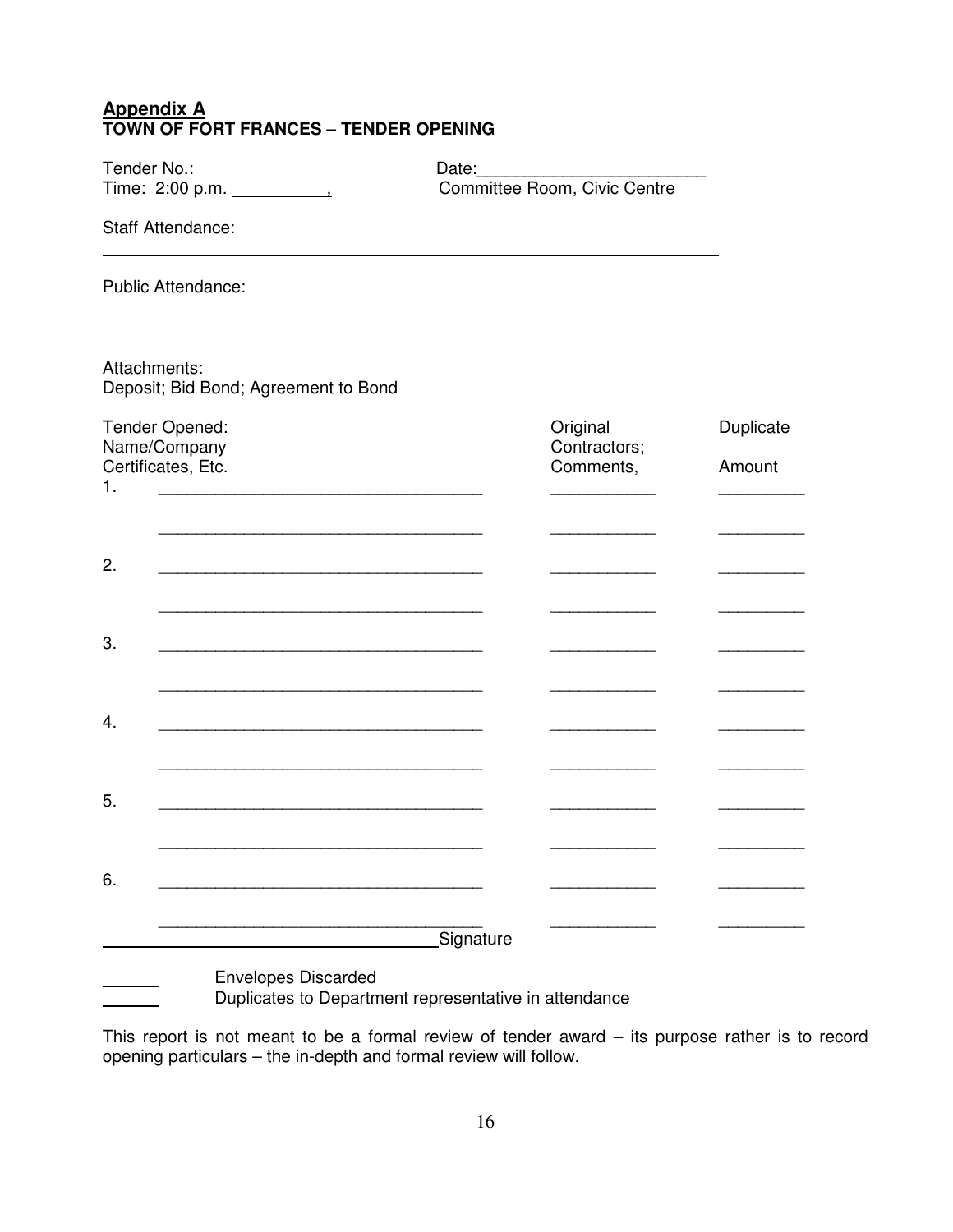#### **TOWN OF FORT FRANCES**

#### **Schedule 'D" Purchase Card Policy**

# **INTRODUCTION**

Welcome to the **Town of Fort Frances'** Purchasing Card Program. The purpose of this program is to provide our Town of Fort Frances, with an easy, low-cost purchase and payment-processing alternative to petty cash and prepaid purchase orders within established purchasing authorization.

**We recommend that you read this guide in its entirety before requesting and/or using your Purchasing Card.** This manual provides a variety of information about the process, the types of purchases that can and cannot be made, records that must be maintained and reconciled monthly and miscellaneous information about the program.

The Purchasing Card Program is based on a standard retail charge card program that has been modified to meet Town of Fort Frances procurement objectives. The Purchasing Card Program was designed to enable you to make direct purchases of specific Town of Fort Frances approved commodities within specific dollar limits, with monthly payments charged to your accounts.

The Purchasing Card Program is not intended to avoid or bypass other appropriate procedures. Instead, it is intended to provide flexibility and autonomy to the Cardholder while complementing current existing purchasing and payment guidelines. **Unlike personal charge cards, the Purchasing Card Program incorporates controls over certain types of expenditures. These controls ensure that the Program can be used only with specific types of merchants and within specific dollar limits.** 

Cardholders are asked to use the Purchasing Card responsibly and carefully. Although the Purchasing Card is issued in an individual's name, the charges incurred are the liability of the Town of Fort Frances. **Cardholders do not require personal Credit Applications and the program does not impact your personal credit rating in any way.** Use of the Purchasing Card Program will eliminate the need for staff to use their personal credit card(s) when dealing with Town of Fort Frances approved expenditures. It will greatly reduce the number of PO's handled at all levels thereby reducing Town of Fort Frances costs associated with purchasing processes and accounting transactions. In additional, petty cash expenditures and reimbursements should be reduced.

# **PURCHASING CARD POLICY**

- 1. The Town of Fort Frances may delegate purchasing authority to departments for the purchase of goods and some services within the established purchasing authorization limits as outlined in the Town of Fort Frances Purchasing Policy. The Town of Fort Frances will set limitations on the type of goods and services that may be purchased on the Purchasing Card.
- 2. Multiple purchases with a Card are not to be combined to initiate purchases in excess of the assigned limit unless authorized by the Treasurer or designate.
- 3. Liability for authorized charges on the Purchasing Card rests with Town of Fort Frances**,** not the individual Cardholder.
- **4. Liability for unauthorized personal charges on the Purchasing Card rests with the individual Cardholder.**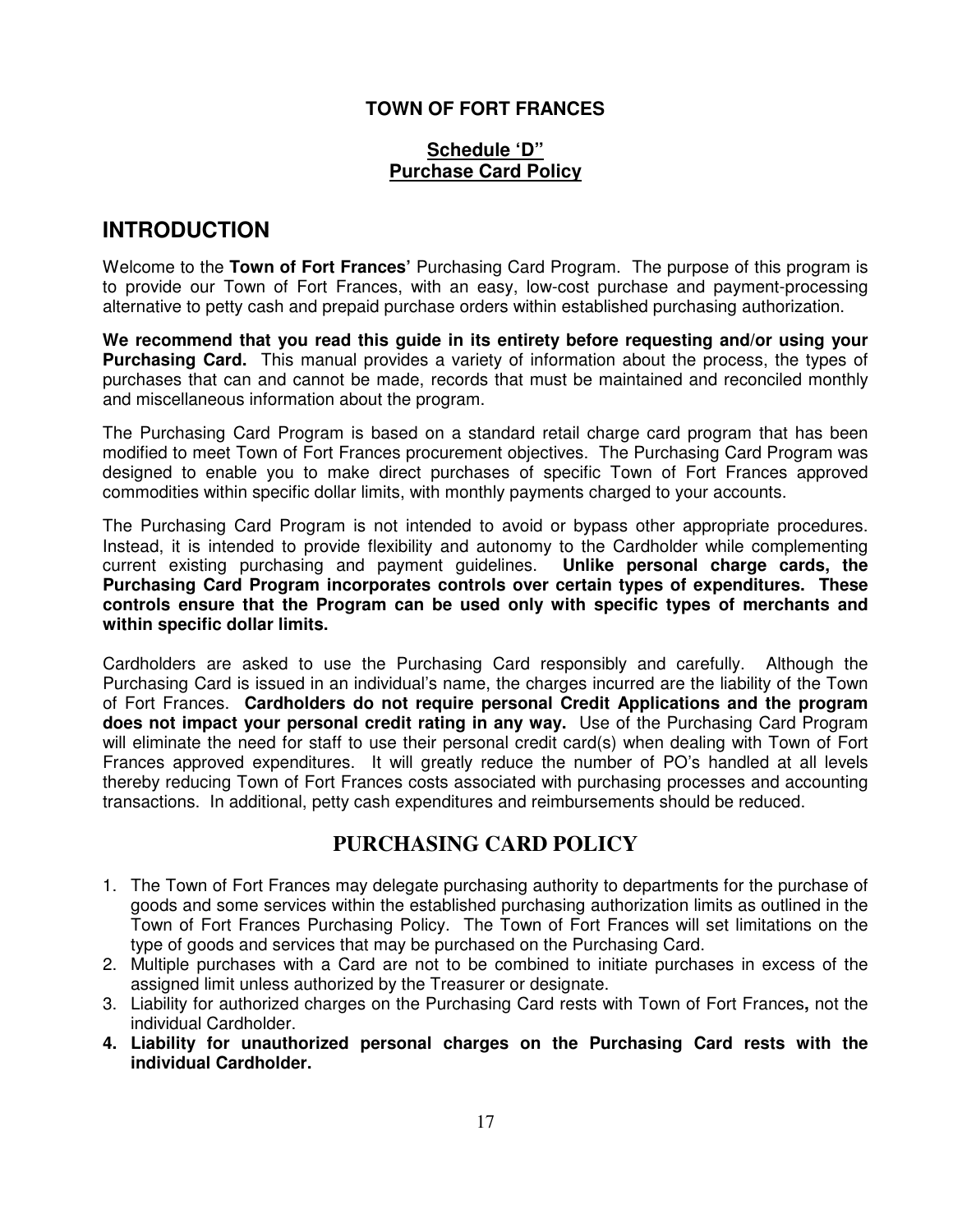# **BENEFITS OF THE PURCHASING CARD**

#### **FOR THE CARDHOLDERS:**

- Flexibility
- Reduced reliance on petty cash and POs
- Improved relations with suppliers
- Enhanced controls on point-of-sales
- Personal expenditures for goods & some services is eliminated
- Streamlined approval process
- Fits in your pocket

#### **FOR THE TOWN OF FORT FRANCES:**

- Direct access to numerous suppliers.
- Reduced invoice processing during a billing period.
- No inquiries for missing or delayed payments. Vendors are paid directly by the card provider.
- Monthly transaction spending has predetermined limits. Some purchases may be controlled through merchant code blocking.
- All transactions can be monitored daily if required.
- Predetermined user authorization, easy and cost effective purchase management.
- Reduced processing costs.
- Cardholders seek suppliers that accept Purchasing Cards reducing the supplier base.
- One monthly payment for all cardholder transactions will be automatically debited from our account with the bank.

#### **FOR THE SUPPLIERS:**

- Increased sales as transactions may now be accepted more readily
- Improved cash flow
- Invoicing expenses reduced
- Confidence that costs associated with services provided will be paid
- Immediate payment

#### **FOR FINANCE DIVISION:**

- Reduced invoice/PO processing
- Increased control
- Increased management reporting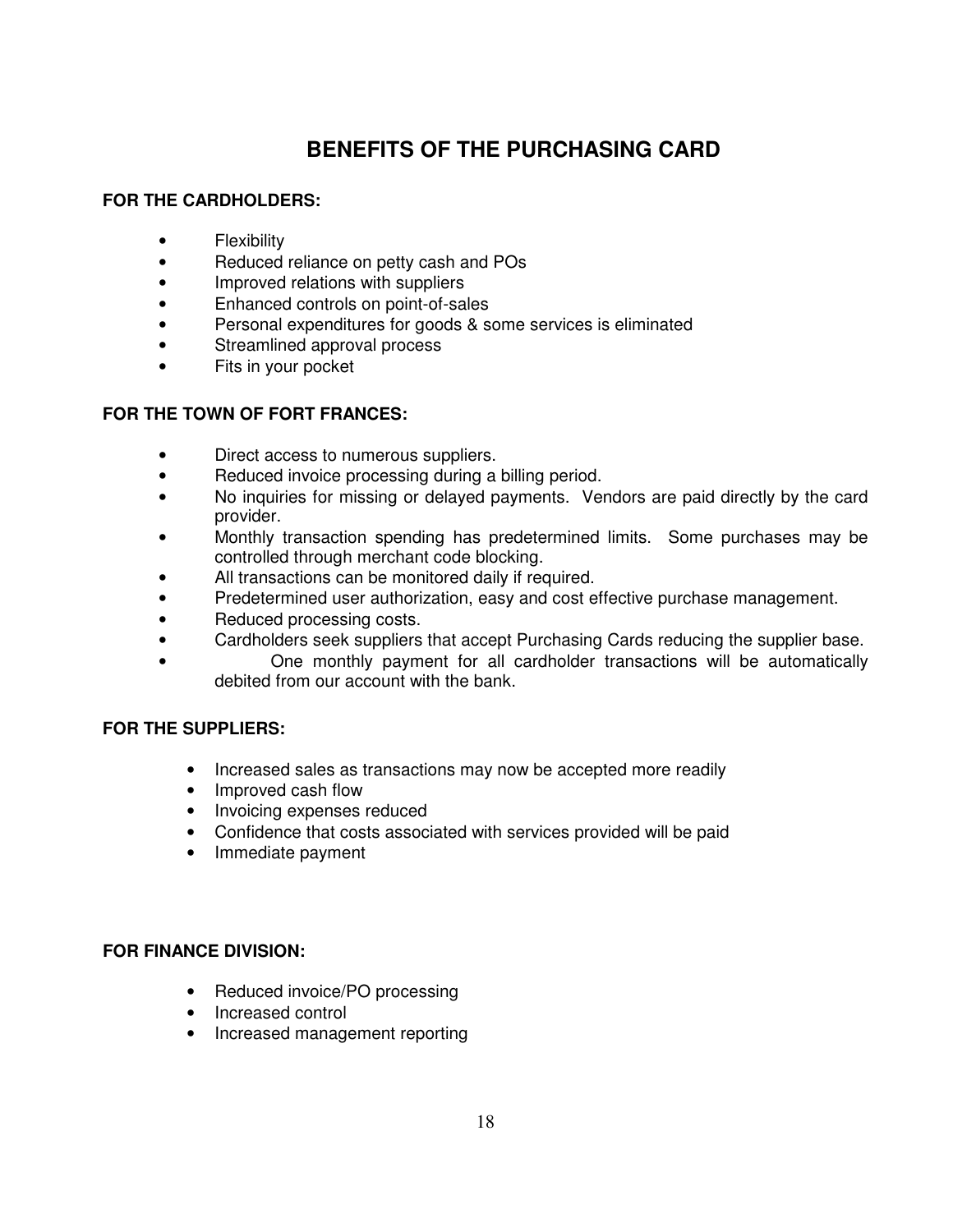# **RESPONSIBILITIES**

#### **CARDHOLDER:**

- Applies for a Purchasing Card and completes and signs a Town of Fort Frances Purchasing Cardholder Agreement;
- Immediately signs the card in front of Card Coordinator upon receipt to prevent unauthorized purchases;
- Maintains the security of the Purchasing Card;
- Makes the decision to purchase authorized goods;
- Ensures spending authority approves purchase in advance;
- The Cardholder will either:
- present the merchandise and the Purchasing Card to the supplier or,
- select the goods or services, contacts the Supplier via phone or fax and places the order charging the goods to the Purchasing Card;
	- The Cardholder must instruct the supplier to:
	- forward a receipt and packing slip with the goods to the Cardholder and ensure the supplier GST number is on the receipt or packing slip.
	- Inspects and verifies the accuracy and quality of the goods received;
	- Reconciles and verifies all purchasing receipts and statements and forwards the original documents to Finance Division within five days of receiving the CIBC statement;
	- Allocates the appropriate GL account to card transactions;
	- Identifies discrepancies and reports to either the bank or the supplier if the statement is incorrect;
	- Notifies **CIBC Purchasing Card Customer Service** at **1-800-652-3888** and the **Purchasing Card Co-ordinator** (Treasurer -274-5323 Ext 248) immediately regarding **lost or stolen cards.**
	- Notifies the Purchasing Card Co-ordinator in writing of name, telephone, address and department changes.
	- Notifies Purchasing Card Co-ordinator in writing upon employment resignation and returns purchasing card to same.

#### **PURCHASING SERVICES:**

- Appoints a Purchasing Card Co-ordinator (Treasurer);
- Performs spot audits to ensure compliance with Purchasing Card policy and procedures, and general purchasing activities;
- Identifies future Purchasing Card enhancements and applications;
- Notifies appropriate administrators and managers of non-compliance issues;
- Provides Cardholder training;
- Assists with problem resolution;
- Develops program literature and documentation.
- Identifies future Purchasing Card program applications and enhancements;
- Works with cardholders to identify appropriate suppliers.

# **RESPONSIBILITIES**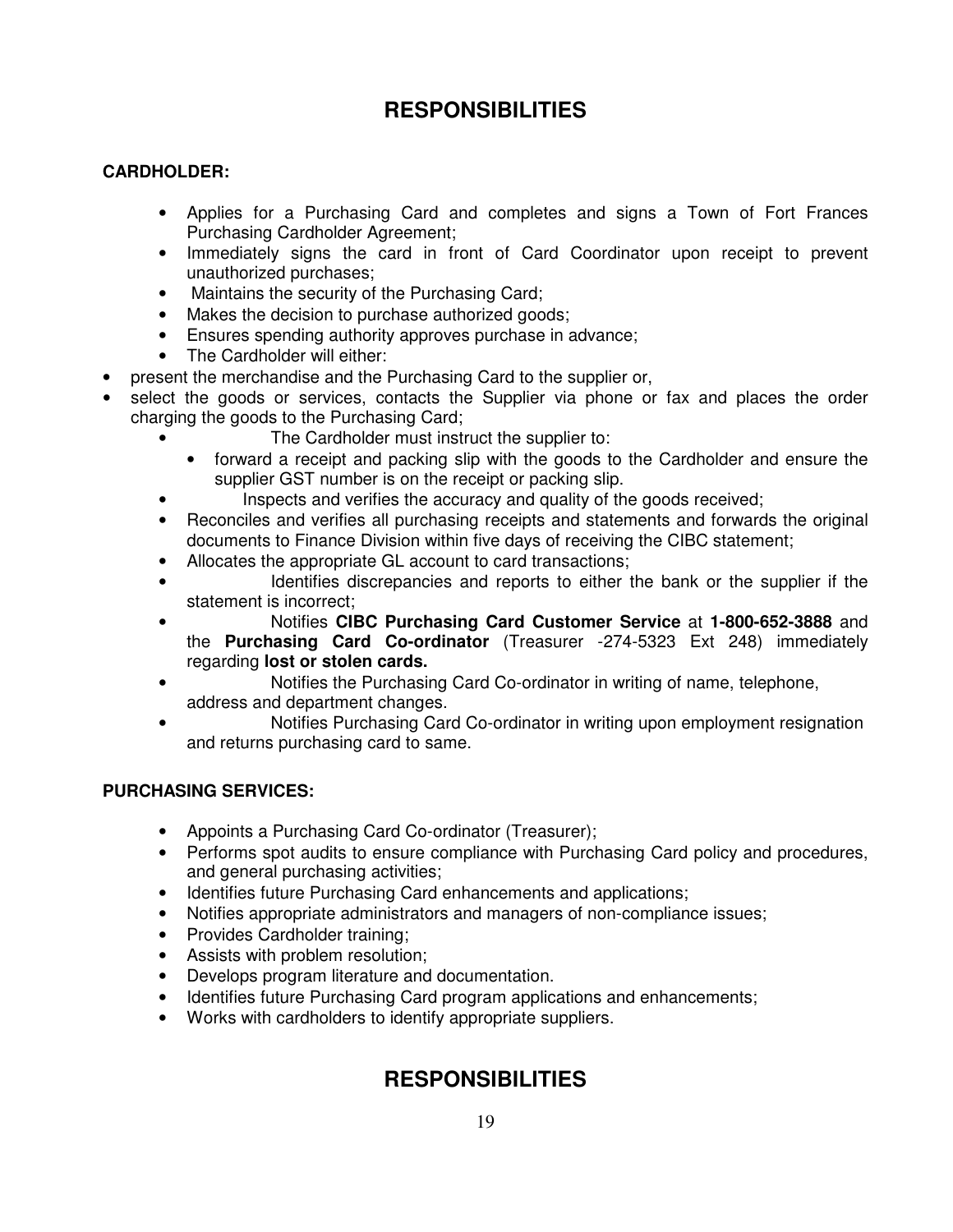#### **PURCHASING CARD CO-ORDINATOR:**

- Approves/Changes/Cancels Purchasing Cards;
- Establishes and maintains **(Town of Fort Frances)** wide communication;
- Primary contact person for Financial Institution and **(**Town of Fort Frances**)**
- Primary contact person for PROCARD and **(**Town of Fort Frances**)**;
- Primary contact person for questions regarding the use of Purchasing Cards for the **(**Town of Fort Frances**)**;
- Ensures **(**Town of Fort Frances**)** Purchasing Card Request Form and Cardholder Agreements are completed correctly and approved appropriately;
- Maintains Purchasing Cardholder Agreements, Purchasing Card Applications, Cardholder Limits and Change Requests;
- Informs Cardholders of their responsibilities and obligations for use of the Purchasing Card;
- Advises (financial institution) of changes to status of Cardholders;
- Cancels cards immediately upon employee termination. **(Division managers must immediately notify the Purchasing Card Co-ordinator of the termination of employment of any employee who holds a (**Town of Fort Frances**) issued Purchasing Card);**
- Distributes Purchasing Cards and witnesses that each Card is signed on the back by the Cardholder;
- Resolves card blockages with CIBC VISA as required;
- Reviews blockage reports on a monthly basis;
- Reviews and verifies that the monthly transactions are appropriate;
- Ensures cardholder confidentiality.

#### **FINANCE DIVISION:**

- Processes the monthly Purchasing Card journal entries to bank;
- Stores and files all Cardholder original receipts and monthly statements as per Revenue Canada guidelines;

#### **TREASURER:**

- BAS Interface;
- Audits appropriateness of GL account numbers.

#### **CARD COMPANY:**

- Co-ordinates and structures the initial implementation of the Purchasing Card;
- Assists in the development and implementation of specific applications;
- Assists in training and development of Cardholders;
- Manages all aspects related to client services;
- Provides recommendations/solutions to problems and concerns;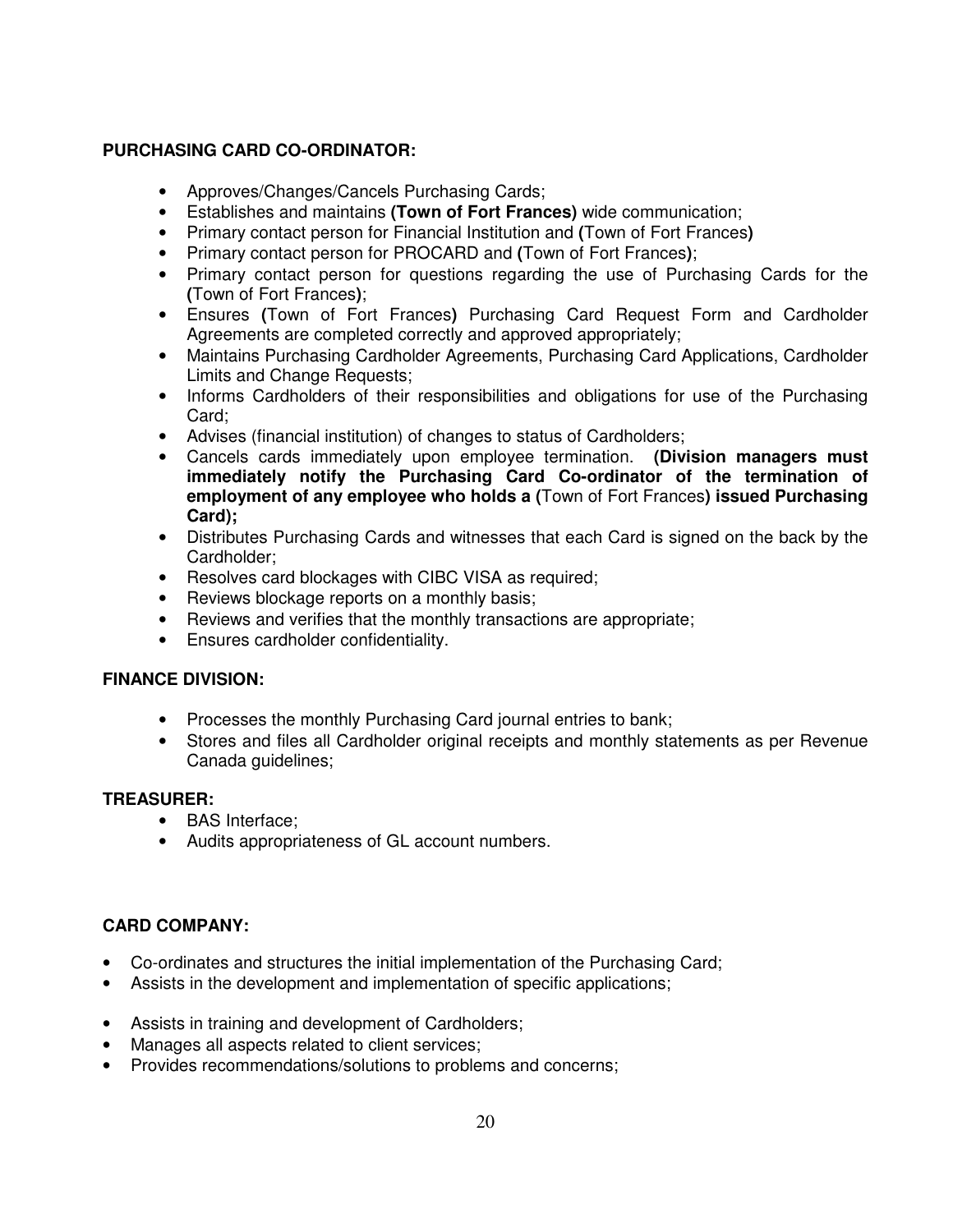- Co-ordinates activities, communication, new account information and electronic data interchange transmissions between the bank and the **(**Town of Fort Frances**)**;
- Assists the Purchasing Card Co-ordinator with analysis and reports on the Purchasing Card Program.

# **RESPONSIBILITIES**

#### **BANK CUSTOMER SERVICE REPRESENTATIVES:**

- Provides Cardholders with telephone information services from 5:00 am to 5:00 pm Pacific Time;
- Provides 24 hour service, seven days per week for card cancellation;
- Takes orders for replacement of damaged cards;
- Provides account balances;
- Answers credit limit inquiries;
- Takes duplicate statement requests;
- Receives lost/stolen card reports;
- Receives name and address changes;
- Resolves problems;

# **HOW DOES THE PURCHASING CARD WORK?**

#### **The Purchasing Card is for business use only!**

The Purchasing Card is a commercial VISA credit card. It works similarly to your personal credit card except that there are specific merchant limitations, transaction limits and monthly limits. Each time you use your Purchasing Card, an electronic process verifies that your purchase is within the predetermined limits. If your purchase violates these limits, the supplier will not be able to process your order.

# **MAKING A PURCHASE**

- 1) Determine if your purchase is for authorized goods or services and within your authorized limits.
- **2)** Determine the supplier.
- **3)** Determine if you will place the order in person or via the telephone/fax. (Remember to ensure that the card number is relayed to the supplier in a secure way.)
- 4) CIBC VISA will pay the supplier for the transaction.

# **RECEIPTS**

Get a receipt from the supplier for each transaction. **Save your receipts! Receipts will be used to reconcile your monthly Purchasing Card Statement.** Receipts that do not clearly list the items purchased will not be considered adequate documentation. If you lose a receipt, attempt to get a copy from your supplier. If it is impossible to get a copy then create one detailing the information required on a receipt and have your supervisor/manager sign it as an authorized proof of purchase.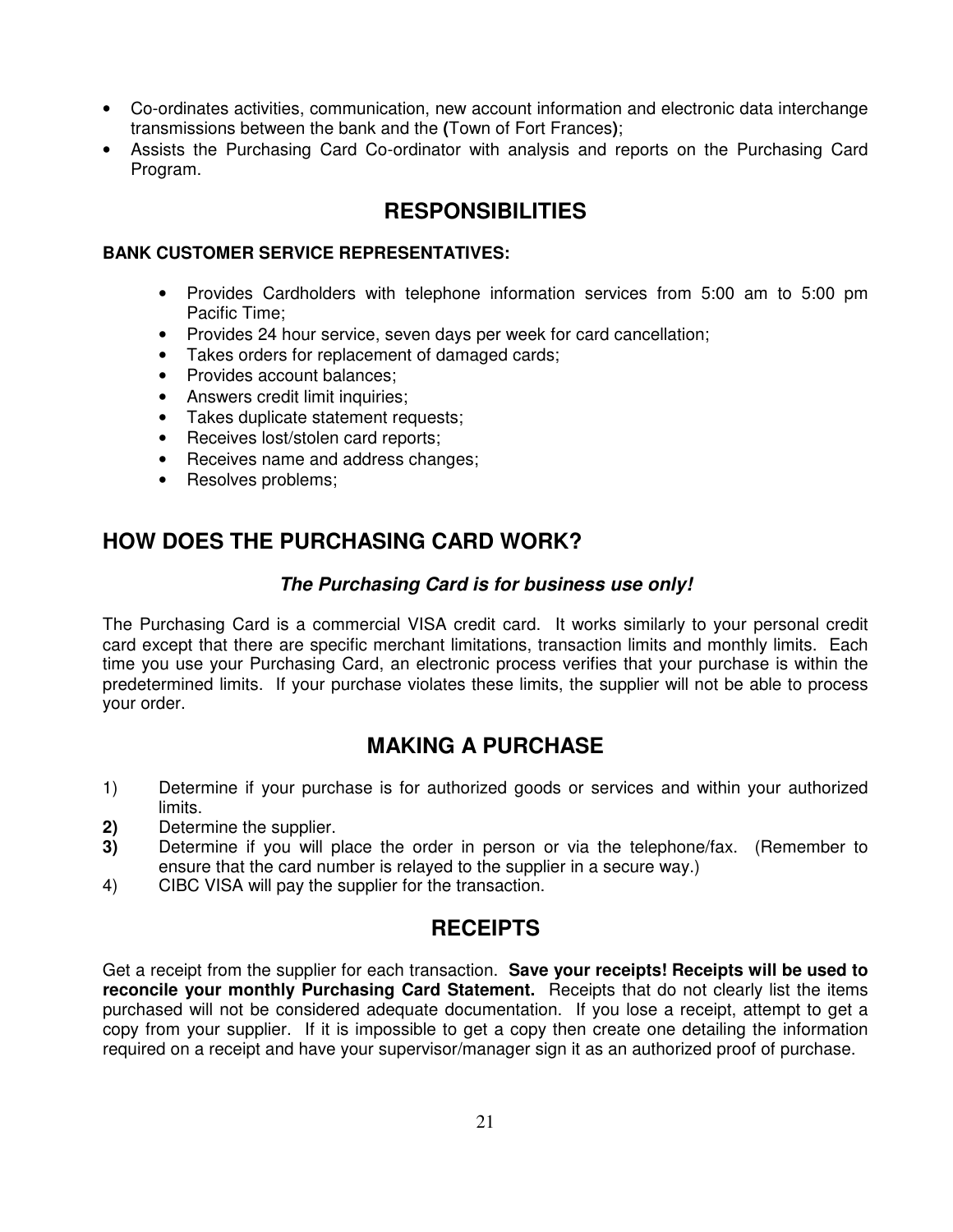Receipts include charge slips, cash register receipts or packing slips. For subscriptions, a copy of the renewal notice or initial subscription request is a receipt. A receipt for a guest speaker could be a receipt from a receipt book.

All receipts must include the following information:

- Purchasing Card #
- Itemized description of goods or service purchased
- Supplier name
- Transaction date
- Transaction total
- PST if applicable
- GST
- GST Registration Number
- GL Code(S)

# **DECLINED PURCHASE**

If your purchase is not approved by VISA, call **CIBC Purchasing Card Customer Service** at **1-800- 652-3888** to determine the reason for the decline.

The **(**Town of Fort Frances**) may** set certain MCC (Merchant Code Category) restrictions. Occasionally an authorized supplier may be classified under an MCC that has been restricted. Ask CIBC for the MCC category that caused the decline and then contact the Purchasing Card Coordinator if you experience a blocked purchase.

If you believe that the spending limits are too restrictive then you must have your supervisor/manager complete a new Request for Purchase Card and tick off the Change space.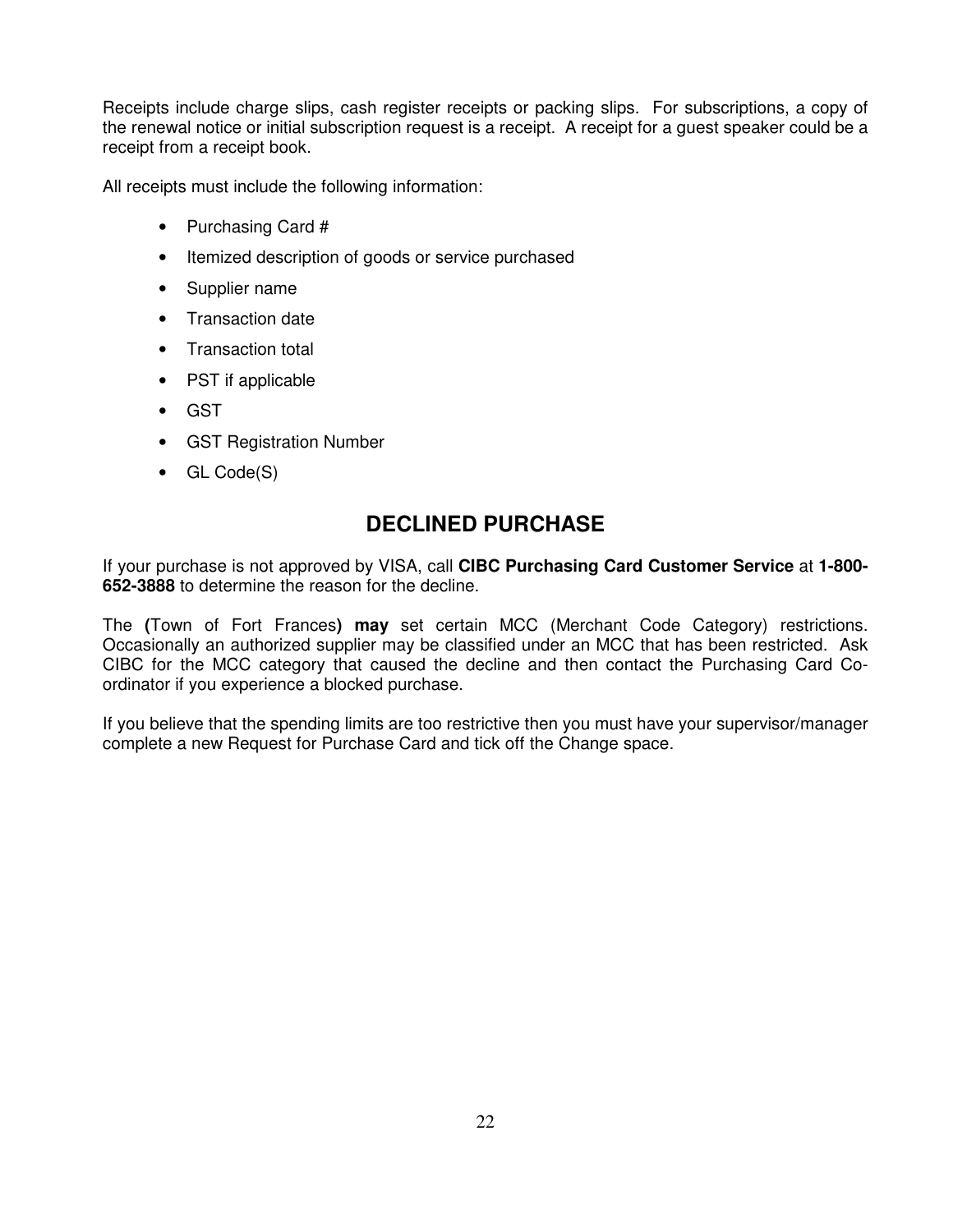# **MERCHANTS WHO DO NOT ACCEPT THE PURCHASING CARD**

Anyone from whom you currently purchase goods or services should be considered a potential merchant of the Purchasing Card Program even if they don't accept Purchasing Cards today. The program is not restricted only to retail merchants. There are many industrial suppliers who have recognized the need to accept Purchasing Cards as a form of payment.

Merchants may contact their local bank or financial institution to become CIBC VISA Purchasing Card capable or they may contact the **CIBC Merchant Card Services** for assistance. Most institutions will be able to set up a merchant to process all types of Purchasing Card transactions, so that this form of payment may be accepted from the **(**Town of Fort Frances**)**.

# **RETURNING AN ITEM PURCHASED WITH A PURCHASING CARD**

For an in-person purchase, return the item directly to the supplier and obtain a credit receipt.

# **CASH REFUNDS ARE PROHIBITED!**

If you made the purchase via the telephone, mail or fax:

- Contact the supplier for return instructions.
- Get a return authorization number (RMA or RA) or a credit number from the supplier. **NOTE:** Some suppliers charge a restocking charge or a handling fee.
- Return the goods to the supplier via an economical shipper such as a courier or the postal mail.
- Note the date of the return. Be sure to check all subsequent Purchasing Card Statements to verify that you have received a credit for the returned item.

# **REVIEWING AND RECONCILING MONTHLY STATEMENTS**

Your monthly Purchasing Card Statement will be mailed to you at the address provided on your Purchasing Card application around the 15<sup>th</sup> day of each month.

**IT IS THE RESPONSIBILITY OF THE CARDHOLDER** to verify that he/she has received the monthly statement and verify the accuracy of the statement by reconciling the receipts to the statement. If you do not receive your CIBC statement by the 15<sup>th</sup> of the month, you may call CIBC Purchasing Card Customer Service to request a screen printcopy, which will be faxed to you.

You are checking for:

- Amounts on the VISA statement that is different from your receipts. (The difference may be a shipping or handling charge).
- Items on the statement that you did not purchase.

**NOTE:** If you find a discrepancy, follow the instructions under "Incorrect Charges".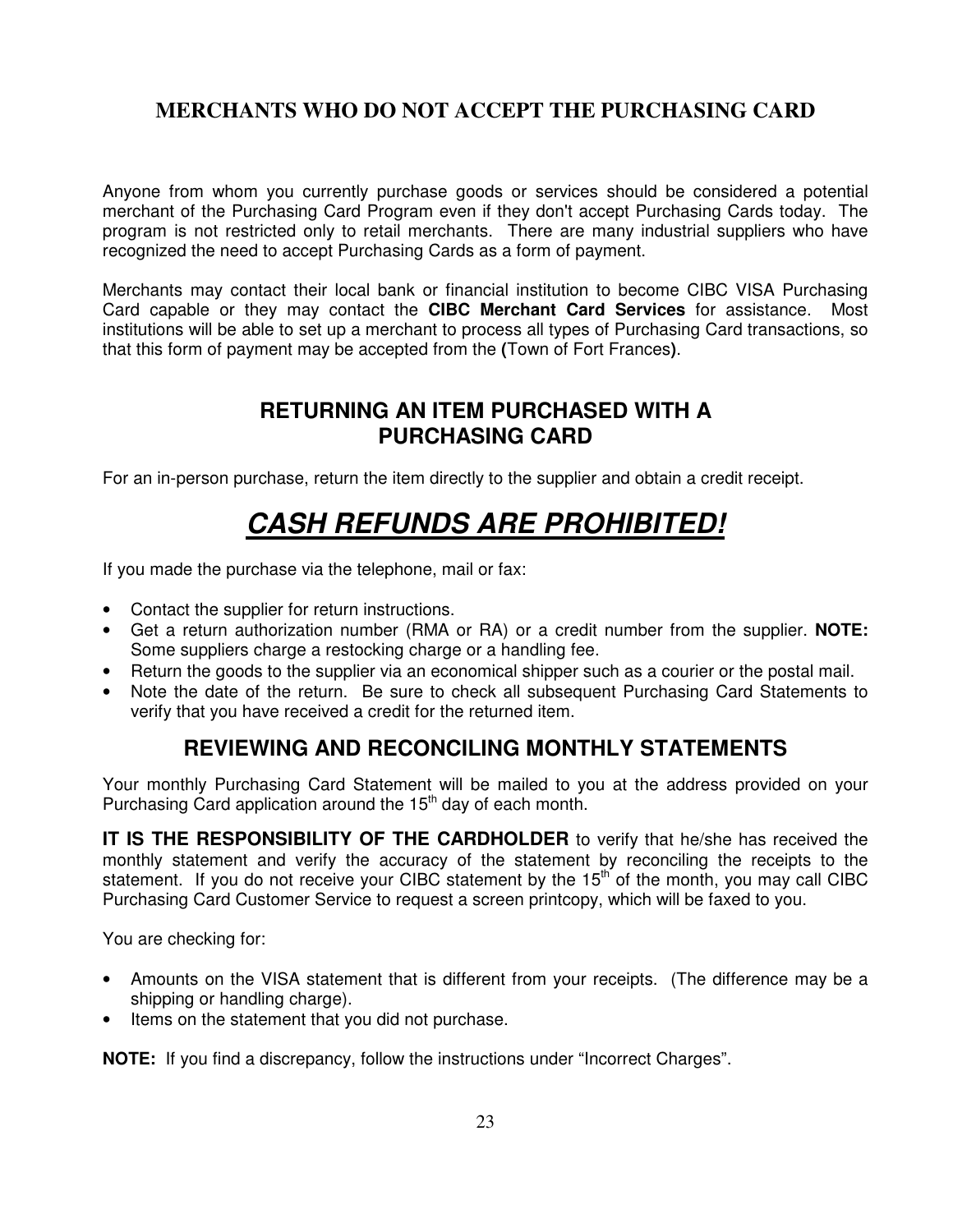Attach the receipts with GL codes noted to the monthly statement in the same order as they appear on the statement.

# **REVIEWING AND RECONCILING MONTHLY STATEMENTS**

Sign the statement. Your signature confirms that:

- the charges are correct with any exceptions noted
- all receipts are attached
- all purchases are authorized **(**Town of Fort Frances**)** purchases

Forward the signed statement and receipts to your supervisor/manager for their authorized signature.

Forward the statement and receipts to the Finance Division.

# **INCORRECT CHARGES**

If you find a discrepancy between your quote and statement, call the supplier immediately to resolve the discrepancy. If the matter remains unresolved contact the Purchasing Plan Co-ordinator at 274- 5323 x248. If a transaction on the monthly statement does not belong to you contact CIBC Purchasing Card Customer Service at 1-800-652-3888 and advise your Purchasing Card Coordinator.

# **PRODUCT QUALITY/SERVICE**

If you receive a product that is either incorrect or defective allow the supplier a reasonable amount of time to either replace the product, resolve the service issue or issue you a credit before you turn the matter over to the Purchasing Card Co-ordinator.

# **LOST OR STOLEN CARDS**

If you have lost your Purchasing Card or had it stolen contact **CIBC Purchasing Card Customer Service at 1-800-652-3888 IMMEDIATELY**. Record the name of the person you contacted and the exact time of the call. Notify the Purchasing Card Co-ordinator immediately after contacting CIBC. CIBC will block further use of the existing card and issue a new card and account number.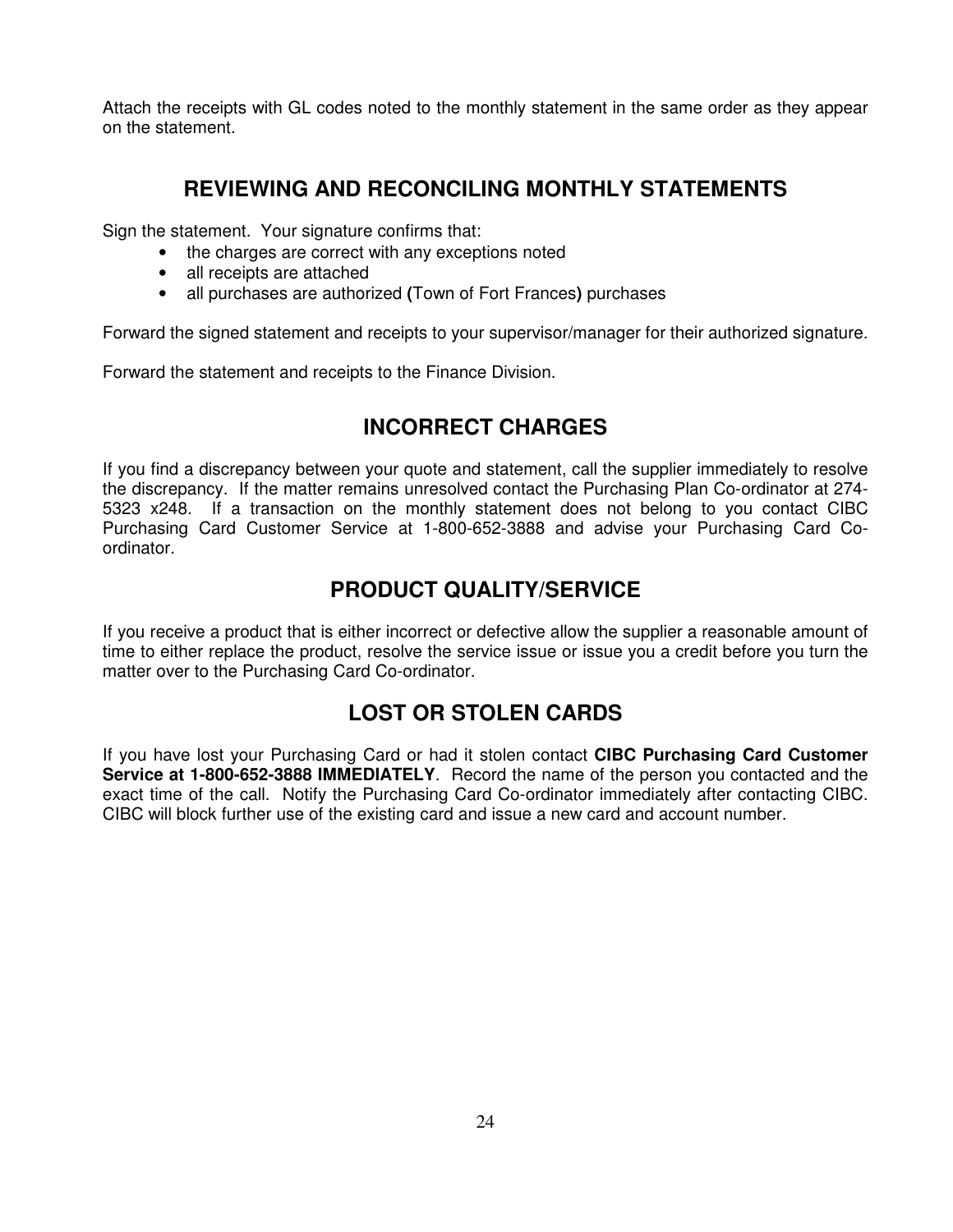# **SPENDING CONTROLS**

#### **Cardholder Monthly Credit Limit**

This monthly limit is the maximum dollar amount authorized for a cardholder within a 30 day billing cycle. Spending limits for each **(**Town of Fort Frances**)** cardholder vary per card and have been set based on discussions with the Manager in conjunction with the Purchasing Card Co-ordinator.

To allow for ongoing use of each Purchasing Card, cardholder monthly spending limits are replenished automatically by the bank on the day following the issue of statements. The statement day is set for the  $4<sup>th</sup>$  of each month. Cardholder balances are cleared at midnight on the  $4<sup>th</sup>$  of each month.

To request an adjustment to your credit limit, a written request approved by the Manager must be forwarded to the Purchasing Card Co-ordinator. Each request received will be reviewed to determine the viability of the request.

# **AUDITS**

The Treasurer will periodically perform internal audits for compliance with Purchasing Card policies and procedures.

The following non-compliant situations may result in cancellation of a Purchasing Card:

- Inadequate supporting documentation for purchases
- Inappropriate purchases
- Monthly statements that have not been reconciled and signed by the Cardholder and Supervisor/Manager

Cardholders may be subject to disciplinary action for the following non-compliant situations:

- Personal use of the Purchasing Card
- Not reporting a lost or stolen Purchasing Card
- Other excessive violations of Purchasing Card policies

# **PURCHASING CARD CANCELLATIONS**

If it is necessary to cancel a Purchasing Card, the Cardholder must return the Purchasing Card to the Purchase Card Coordinator. The Purchasing Card Coordinator will contact the Card Company to immediately cancel the card.

The Purchasing Card Coordinator will cut the card in half and the card may then be disposed of.

Reasons for cancellation:

- Cardholder is no longer employed by the **(**Town of Fort Frances**)**
- Cardholder goes on leave without pay
- Cardholder is requested to surrender the Purchasing Card due to violation of policies

# **AUTHORIZED PURCHASES**

Purchasing Cards may be used to purchase the following goods & services: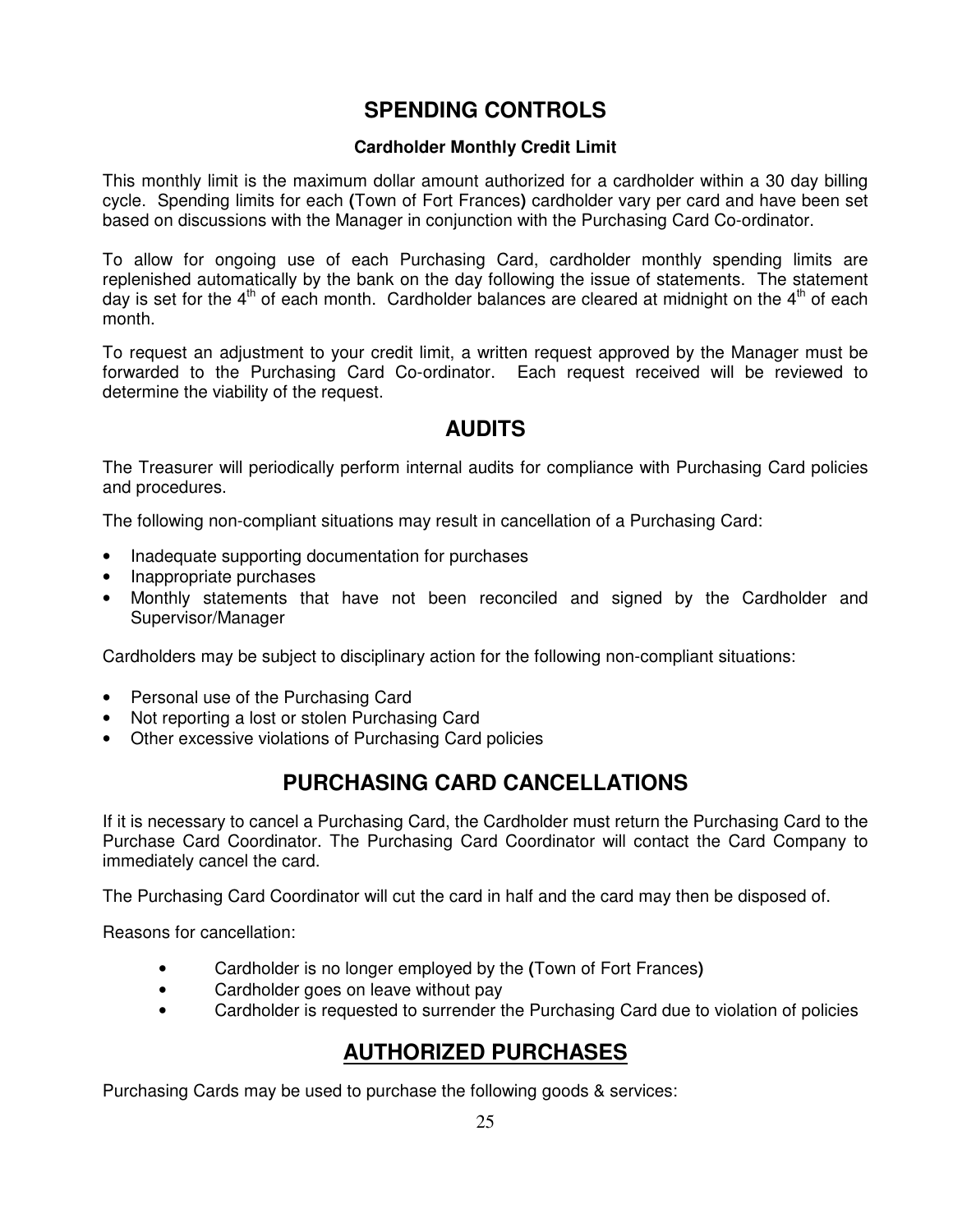- Travel related expenses such as hotel accommodation, airline tickets, car rentals, and conference and seminars fees.
- Magazine Subscriptions;
- U.S. purchases or other foreign countries
- Library/Text books;
- CD ROM & video tapes;
- Supplies and materials
- Computer software and hardware;
- Equipment and Furniture including freight and taxes;
- Meeting refreshments such as sandwiches, muffins, tea/coffee and sweets.
- Any other budgeted items within your scope of responsibility

# **UNAUTHORIZED PURCHASES**

Purchasing Cards **must not** be used to purchase the following goods and services:

- Alcoholic beverages, meals (use travel expense report for per diem) and entertainment;
- Systems development/maintenance/enhancements;
- Professional service contracts such as legal, accounting, architecture or engineering services;
- Outsourcing (Town of Fort Frances) facilities support such as repair and services;
- Casual labour;
- Fines, late fees, or penalties;
- Rentals or leases of equipment;
- Equipment service agreement.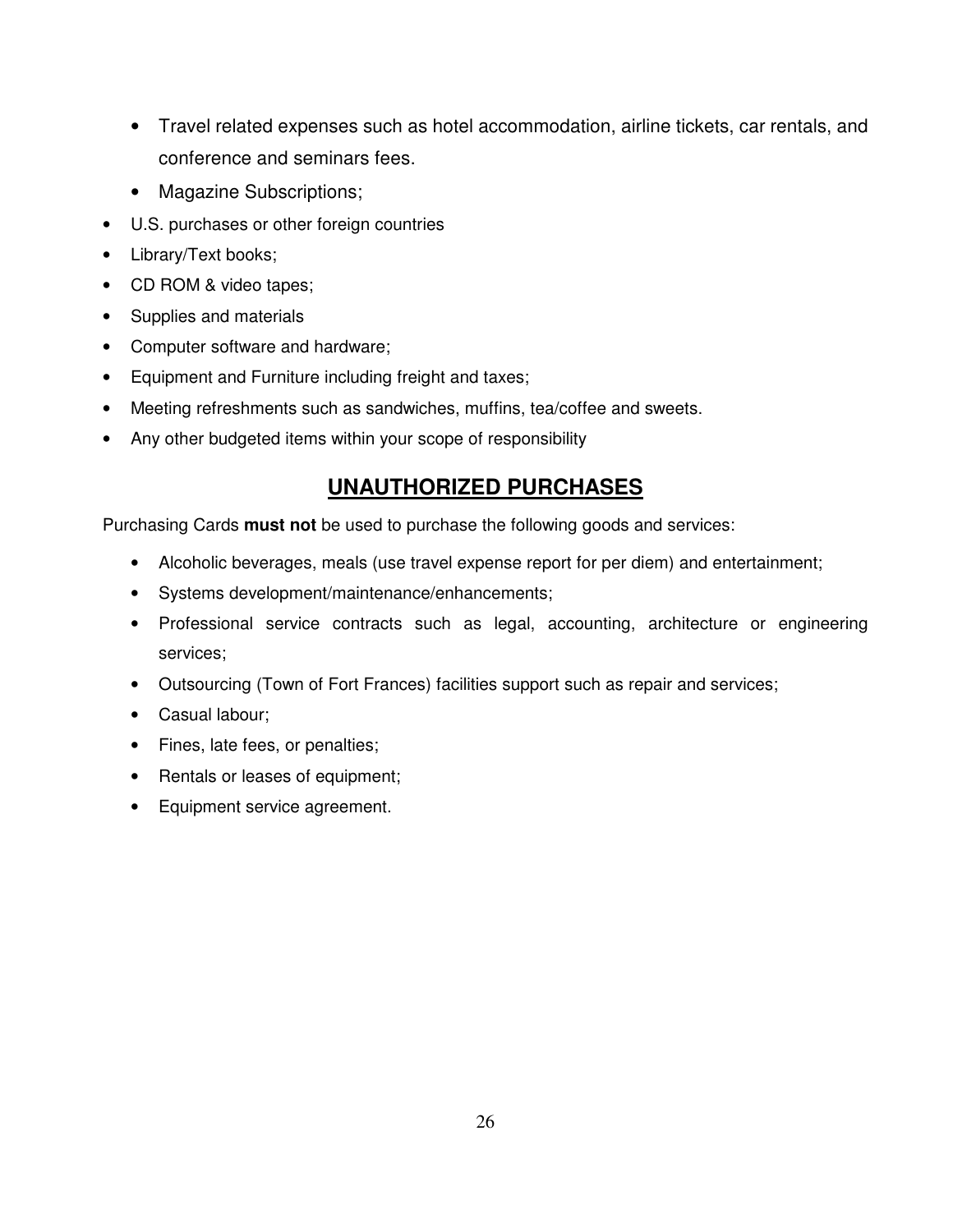#### **TEN WAYS TO PROTECT YOUR CREDIT CARDS**

#### **(an excerpt from a Canadian Bankers Association publication)**

#### **" You may think these ten rules are unnecessary. But if you ignore them, you make it easy for the wrong people to use your cards.**

#### **1. Never leave your cards unattended at work.**

There are more card thefts in the workplace than in any other single location.

**2. Don't leave credit cards in your vehicle.** A very high proportion of credit cards are stolen from motor vehicles.

**3. Always check your card when it returned to you after a purchase.** Make sure it is your card.

**4.** When travelling, **carry your cards with you, or make sure they are in a secure location.** 

**5. Report lost or stolen cards immediately.** Most fraudulent use of cards takes place within days of their being stolen.

**6. Sign the back of a new card as soon as you get it.** Destroy unwanted cards so no one else can use them.

**7. Make a list of all your cards and their numbers.** This key information is helpful when reporting lost or stolen cards.

**8. Always check your monthly statement.** Make sure the charges are yours.

**9. Never give your card number over the phone unless you are dealing with a reputable company.** The only time you should give it is when **you** have called to place an order.

#### **TREAT YOUR CREDIT CARDS LIKE CASH."**

#### **CANADIAN BANKERS ASSOCIATION P.O. Box 348, Commerce Court West Toronto, Ontario M5L 1G2**